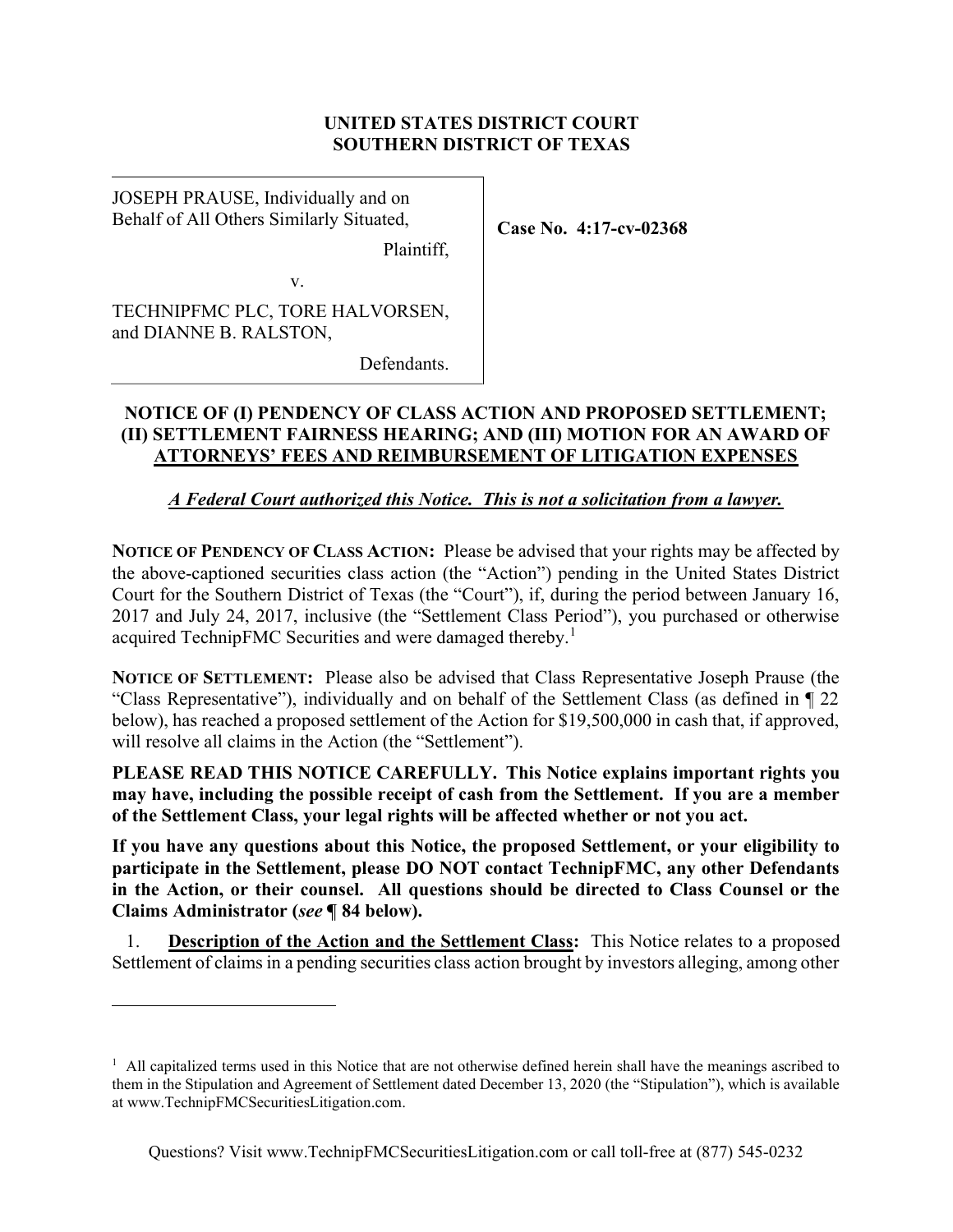things, that defendants TechnipFMC plc, Tore Halvorsen, and Dianne B. Ralston (collectively, the "Defendants")<sup>2</sup> violated the federal securities laws by making false and misleading statements regarding TechnipFMC's financial condition in certain registration statements. A more detailed description of the Action is set forth in paragraphs 11-22 below. The proposed Settlement, if approved by the Court, will settle claims of the Settlement Class, as defined in paragraph 22 below.

2. Statement of the Settlement Class's Recovery: Subject to Court approval, the Class Representative, individually and on behalf of the Settlement Class, has agreed to settle the Action in exchange for a settlement payment of \$19,500,000 in cash (the "Settlement Amount") to be deposited into an escrow account. The Net Settlement Fund *(i.e.*, the Settlement Amount plus any and all interest earned thereon (the "Settlement Fund") less (a) any Taxes, (b) any Notice and Administration Costs, (c) any Litigation Expenses awarded by the Court, and (d) any attorneys' fees awarded by the Court) will be distributed in accordance with a plan of allocation that is approved by the Court, which will determine how the Net Settlement Fund shall be allocated among members of the Settlement Class. The proposed plan of allocation (the "Plan of Allocation") is set forth on pages 13-18 below.

3. Estimate of Average Amount of Recovery Per Share: Based on the Class Representative's damages expert's estimates of the number of TechnipFMC Securities purchased during the Settlement Class Period that may have been affected by the conduct at issue in the Action and assuming that all Settlement Class Members elect to participate in the Settlement, the estimated average recovery (before the deduction of any Court-approved fees, expenses and costs as described herein) per eligible share of common stock is \$0.04. Settlement Class Members should note, however, that the foregoing average recovery per share is only an estimate. Some Settlement Class Members may recover more or less than this estimated amount depending on, among other factors, when and at what prices they purchased/acquired or sold their TechnipFMC Securities, and the total number of valid Claim Forms submitted. Distributions to Settlement Class Members will be made based on the Plan of Allocation set forth herein (see pages 13-18 below) or such other plan of allocation as may be ordered by the Court.

4. Average Amount of Damages Per Share: The Parties do not agree on the average amount of damages per share that would be recoverable if the Class Representative were to prevail in the Action. Among other things, Defendants do not agree with the assertion that they violated the federal securities laws or that any damages were suffered by any members of the Settlement Class as a result of their conduct.

5. Attorneys' Fees and Expenses Sought: Class Counsel, which have been prosecuting the Action on a wholly contingent basis since its inception in 2017, have not received any payment of attorneys' fees for their representation of the Settlement Class and have advanced the funds to pay expenses necessarily incurred to prosecute this Action. Class Counsel, Pomerantz LLP and The Briscoe Law Firm, PLLC, will apply to the Court for an award of attorneys' fees in an amount not to exceed 33% of the Settlement Fund. In addition, Class Counsel will apply for reimbursement

 $2$  Defendants Tore Halverson and Dianne B. Ralston are collectively referred to herein as the "Individual Defendants."

Questions? Visit www.TechnipFMCSecuritiesLitigation.com or call toll-free at (877) 545-0232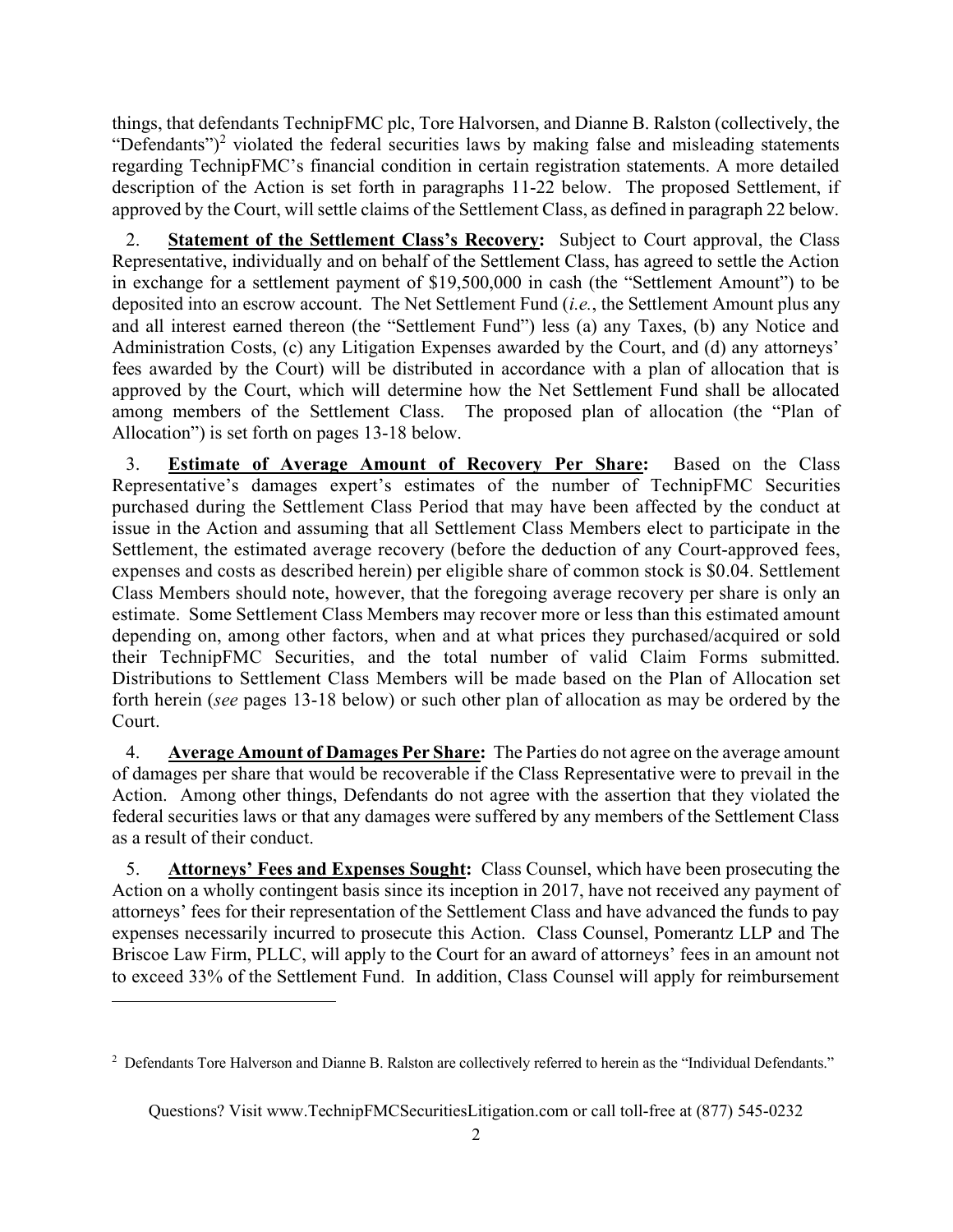of Litigation Expenses paid or incurred in connection with the institution, prosecution and resolution of the claims against the Defendants, in an amount not to exceed \$850,000.00, which may include an application for reimbursement of the reasonable costs and expenses incurred by the Class Representative directly related to his representation of the Settlement Class. Any fees and expenses awarded by the Court will be paid from the Settlement Fund. Settlement Class Members are not personally liable for any such fees or expenses. Estimates of the average cost per affected share of TechnipFMC Securities, if the Court approves Class Counsel's fee and expense application, is \$0.002 per share of eligible common stock.

6. Identification of Attorneys' Representatives: The Class Representative and the Settlement Class are represented by: Jeremy A. Lieberman, Esq. of Pomerantz LLP, 600 Third Avenue, 20th Floor, New York, NY 10016, (212) 661-1100, jalieberman@pomlaw.com; and Willie C. Briscoe, Esq. of The Briscoe Law Firm, PLLC, 3131 McKinney Avenue, Suite 600, Dallas, TX 75204, (214) 643-6011, wbriscoe@thebriscoelawfirm.com.

7. Reasons for the Settlement: The Class Representative's principal reason for entering into the Settlement is the substantial immediate cash benefit for the Settlement Class without the risk or the delays inherent in further litigation. Moreover, the substantial cash benefit provided under the Settlement must be considered against the significant risk that a smaller recovery – or indeed no recovery at all – might be achieved after contested motions, a trial of the Action, and the likely appeals that would follow a trial. This process could be expected to last several years. Defendants, who deny all allegations of wrongdoing or liability whatsoever, are entering into the Settlement solely to eliminate the uncertainty, burden and expense of further protracted litigation.

| YOUR LEGAL RIGHTS AND OPTIONS IN THE SETTLEMENT:                                                                                                                                                             |                                                                                                                                                                                                                                                                                                                                                                                                                                                                                   |  |
|--------------------------------------------------------------------------------------------------------------------------------------------------------------------------------------------------------------|-----------------------------------------------------------------------------------------------------------------------------------------------------------------------------------------------------------------------------------------------------------------------------------------------------------------------------------------------------------------------------------------------------------------------------------------------------------------------------------|--|
| <b>SUBMIT A CLAIM FORM</b><br><b>POSTMARKED NO LATER</b><br><b>THAN MAY 15, 2021.</b>                                                                                                                        | This is the only way to be eligible to receive a payment from<br>the Settlement Fund. If you are a Settlement Class Member<br>and you remain in the Settlement Class, you will be bound by<br>the Settlement as approved by the Court and you will give up<br>any Released Plaintiffs' Claims (defined in ¶ 31 below) that<br>you have against Defendants and the other Defendants'<br>Releasees (defined in $\P$ 32 below), so it is in your interest to<br>submit a Claim Form. |  |
| <b>EXCLUDE YOURSELF</b><br><b>FROM THE SETTLEMENT</b><br><b>CLASS BY SUBMITTING A</b><br><b>WRITTEN REQUEST FOR</b><br><b>EXCLUSION SO THAT IT</b><br><b>IS RECEIVED NO LATER</b><br>THAN FEBRUARY 26, 2021. | If you exclude yourself from the Settlement Class, you will not<br>be eligible to receive any payment from the Settlement Fund.<br>This is the only option that allows you ever to be part of any<br>other lawsuit against any of the Defendants or the other<br>Defendants' Releasees concerning the Released Plaintiffs'<br>Claims.                                                                                                                                             |  |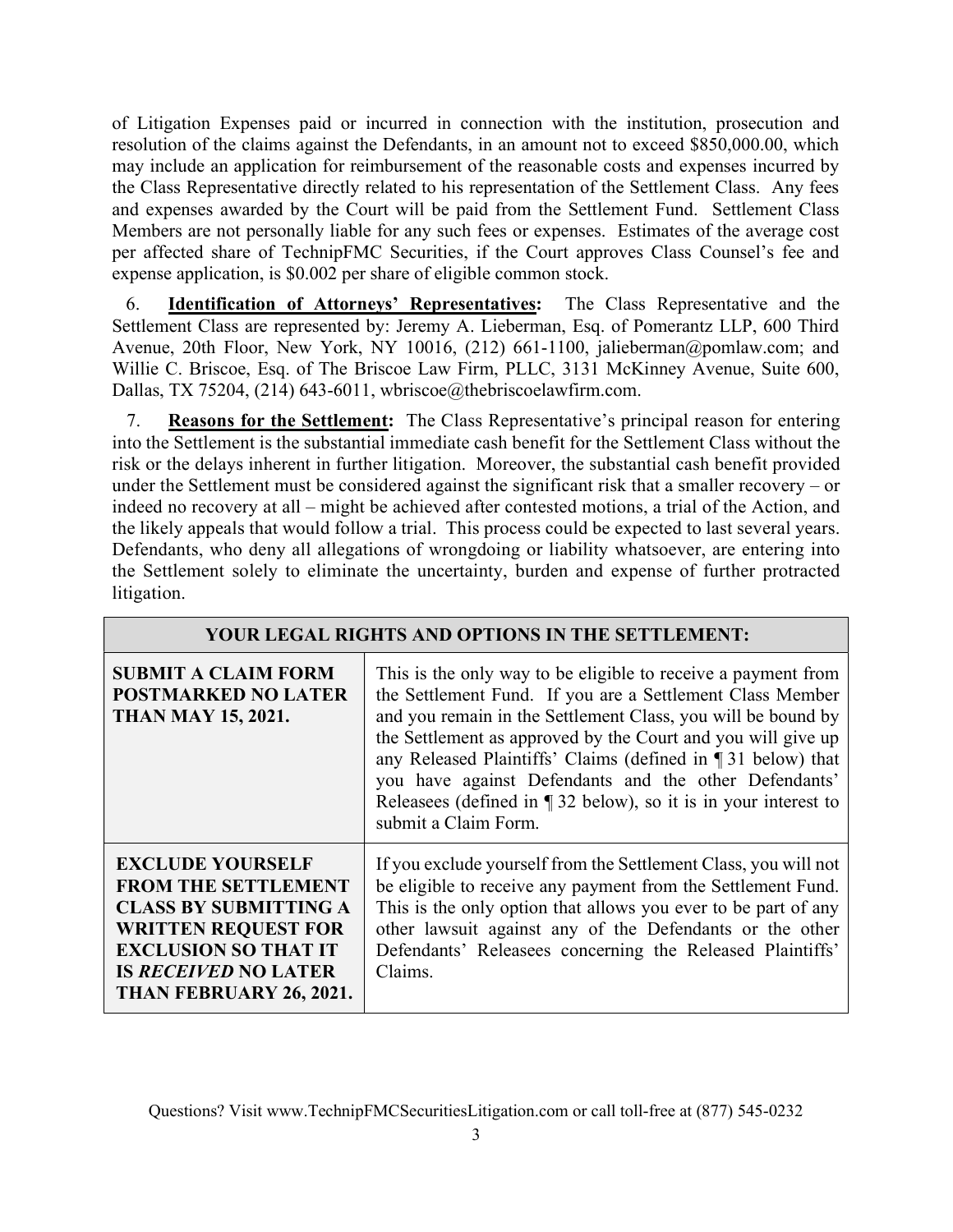# YOUR LEGAL RIGHTS AND OPTIONS IN THE SETTLEMENT:

| <b>OBJECT TO THE</b><br><b>SETTLEMENT BY</b><br><b>SUBMITTING A WRITTEN</b><br><b>OBJECTION SO THAT IT</b><br><b>IS RECEIVED NO LATER</b><br>THAN FEBRUARY 26, 2021.                           | If you do not like the proposed Settlement, the proposed Plan<br>of Allocation, or the request for attorneys' fees and<br>reimbursement of Litigation Expenses, you may write to the<br>Court and explain why you do not like them. You cannot<br>object to the Settlement, the Plan of Allocation or the fee and<br>expense request unless you are a Settlement Class Member and<br>do not exclude yourself from the Settlement Class.                                                           |
|------------------------------------------------------------------------------------------------------------------------------------------------------------------------------------------------|---------------------------------------------------------------------------------------------------------------------------------------------------------------------------------------------------------------------------------------------------------------------------------------------------------------------------------------------------------------------------------------------------------------------------------------------------------------------------------------------------|
| <b>ATTEND HEARING ON</b><br><b>MARCH 19, 2021 AT 10:00</b><br>A.M., AND FILE A NOTICE<br>OF INTENTION TO<br><b>APPEAR SO THAT IT IS</b><br><b>RECEIVED NO LATER</b><br>THAN FEBRUARY 26, 2021. | Filing a written objection and notice of intention to appear by<br>February 26, 2021 allows you to speak in Court, at the<br>discretion of the Court, about the fairness of the proposed<br>Settlement, the Plan of Allocation, and/or the request for<br>attorneys' fees and reimbursement of Litigation Expenses. If<br>you submit a written objection, you may (but you do not have<br>to) attend the hearing and, at the discretion of the Court, speak<br>to the Court about your objection. |
| <b>DO NOTHING.</b>                                                                                                                                                                             | If you are a member of the Settlement Class and you do not<br>submit a valid Claim Form, you will not be eligible to receive<br>any payment from the Settlement Fund. You will, however,<br>remain a member of the Settlement Class, which means that<br>you give up your right to sue about the claims that are resolved<br>by the Settlement and you will be bound by any judgments or<br>orders entered by the Court in the Action.                                                            |

### WHAT THIS NOTICE CONTAINS

| How Do I Know If I Am Affected By The Settlement?                |  |
|------------------------------------------------------------------|--|
|                                                                  |  |
|                                                                  |  |
|                                                                  |  |
| How Are Settlement Class Members Affected By The Action And      |  |
|                                                                  |  |
|                                                                  |  |
|                                                                  |  |
| What Payment Are The Attorneys For The Settlement Class Seeking? |  |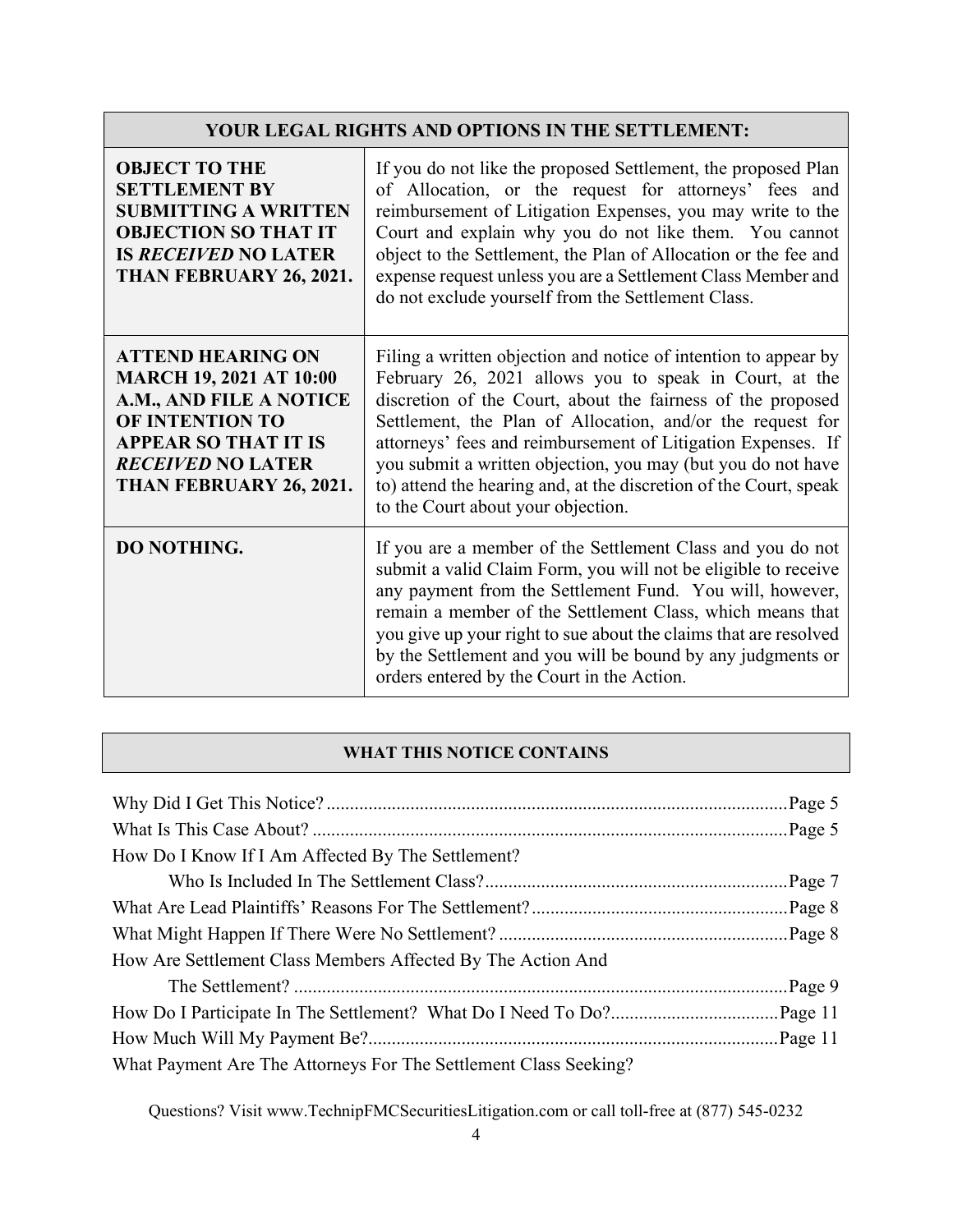| What If I Do Not Want To Be A Member Of The Settlement Class?           |  |
|-------------------------------------------------------------------------|--|
|                                                                         |  |
| When And Where Will The Court Decide Whether To Approve The Settlement? |  |
| Do I Have To Come To The Hearing? May I Speak At The Hearing If I       |  |
|                                                                         |  |
|                                                                         |  |
|                                                                         |  |

### WHY DID I GET THIS NOTICE?

8. The Court directed that this Notice be mailed to you because you or someone in your family or an investment account for which you serve as a custodian may have purchased or otherwise acquired one or more TechnipFMC Securities during the Settlement Class Period. The Court also directed that this Notice be posted online at www.TechnipFMCSecuritiesLitigation.com and mailed to you upon request to the Claims Administrator. The Court has directed us to disseminate these notices because, as a potential Settlement Class Member, you have a right to know about your options before the Court rules on the proposed Settlement. Additionally, you have the right to understand how this class action lawsuit may generally affect your legal rights. If the Court approves the Settlement, and the Plan of Allocation (or some other plan of allocation), the claims administrator selected by the Class Representative and approved by the Court will make payments pursuant to the Settlement after any objections and appeals are resolved.

9. The purpose of this Notice is to inform you of the existence of this case, that it is a class action, how you might be affected, and how to exclude yourself from the Settlement Class if you wish to do so. It is also being sent to inform you of the terms of the proposed Settlement, and of a hearing to be held by the Court to consider the fairness, reasonableness, and adequacy of the Settlement, the proposed Plan of Allocation and the motion by Class Counsel for an award of attorneys' fees and reimbursement of Litigation Expenses (the "Settlement Hearing"). See paragraph 75 below for details about the Settlement Hearing, including the date and location of the hearing.

10. The issuance of this Notice is not an expression of any opinion by the Court concerning the merits of any claim in the Action, and the Court still has to decide whether to approve the Settlement. If the Court approves the Settlement and a plan of allocation, then payments to Authorized Claimants will be made after any appeals are resolved and after the completion of all claims processing. Please be patient, as this process can take some time to complete.

#### WHAT IS THIS CASE ABOUT?

11. On August 3, 2017, a putative class action complaint was filed in the United States District Court for the Southern District of Texas (the "Southern District of Texas") against TechnipFMC plc, Douglas J. Pferdehirt ("Pferdehirt"), and Maryann T. Mannen ("Mannen"), styled as Prause v. TechnipFMC plc, et al., No.  $4:17$ -cv-2368 (S.D. Tex.).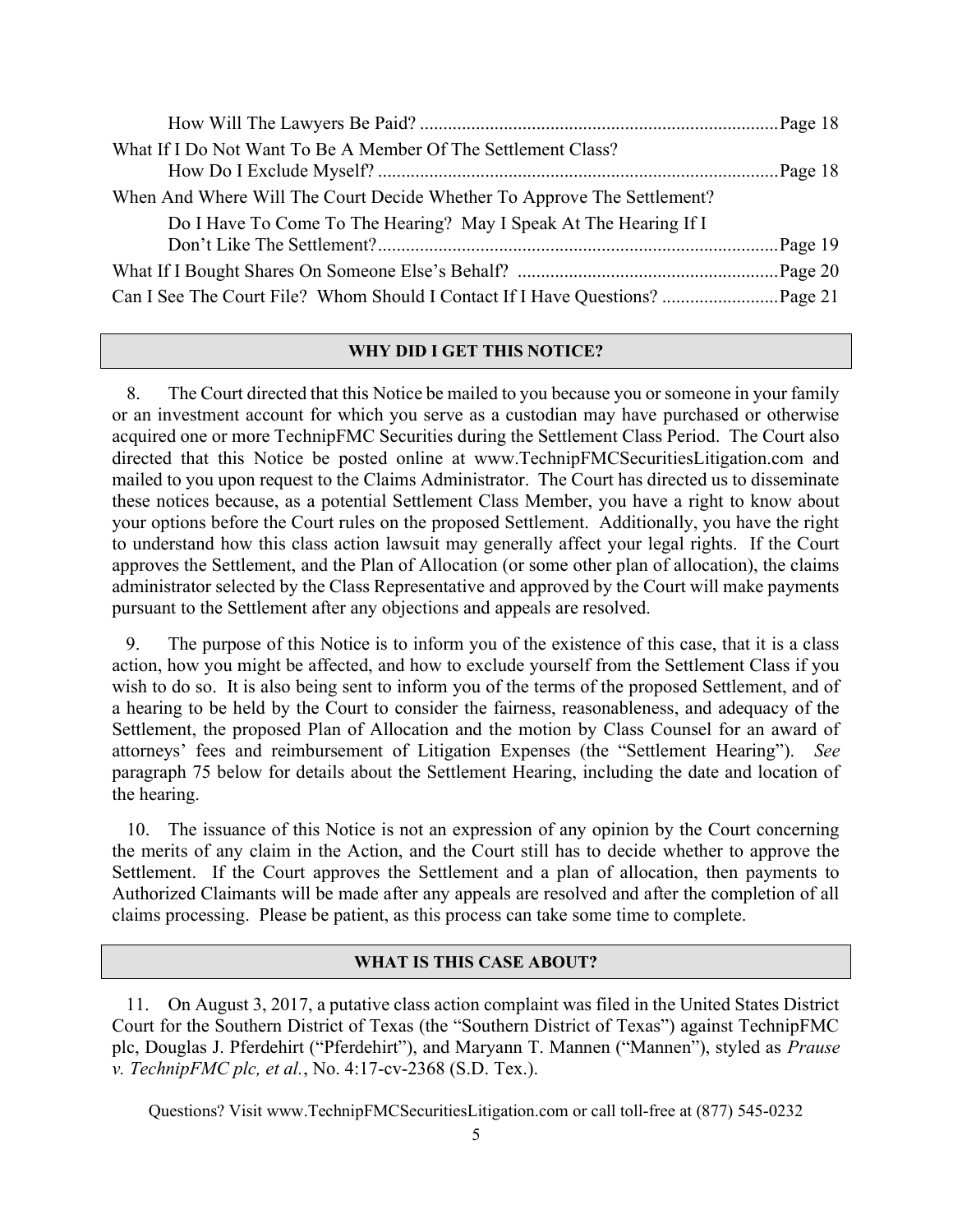12. By Order dated December 8, 2017, the Southern District of Texas appointed the Class Representative as Lead Plaintiff for the Action and approved the Class Representative's selection of Pomerantz LLP and Lead Counsel.

13. On January 22, 2018, the Class Representative, as Lead Plaintiff, filed and served an Amended Class Action Complaint (the "Complaint") individually and on behalf of all persons or entities similarly situated, asserting claims against TechnipFMC, Pferdehirt and Mannen arising under Section 10(b) of the Securities Exchange Act of 1934 (the "Exchange Act") and Rule 10b– 5 promulgated thereunder, and against Pferdehirt and Mannen arising under Section 20(a) of the Exchange Act. In addition, the Complaint also asserted claims against TechnipFMC, Halvorsen and Ralston arising under Section 11 of the Securities Act of 1933 (the "Securities Act") and against Halvorsen and Ralston arising under Section 15 of the Securities Act. Among other things and in relevant part, the Complaint alleged that all of the TechnipFMC Securities issued between January 16, 2017 and July 24, 2017, inclusive (the "Settlement Class Period"), were issued pursuant to certain registration statements that contained material misstatements and misrepresentations, including material overstatements of TechnipFMC's financial data. The Complaint further alleged that Halvorsen and Ralston were liable for the material misstatements and misrepresentations in TechnipFMC's registration statements by virtue of their status as control persons.

14. On March 8, 2018, pursuant to Judge Bennett's Order approving the Parties' stipulated scheduling order dated January 2, 2018, TechnipFMC, Mannen, Pferdehirt, and Ralston moved to dismiss the Complaint. On June 6, 2018, Halvorsen joined in the motion to dismiss. On June 15, 2018, the Court heard argument on the motion to dismiss.

15. By Order dated January 18, 2019, the Court dismissed the Exchange Act claims as against TechnipFMC, Mannen, and Pferdehirt, and dismissed claims against Halvorsen and Ralston arising under Section 15 of the Securities Act. The Court ordered TechnipFMC, Halvorsen, and Ralston to answer the Complaint as to the Section 11 claims arising under the Securities Act. On February 15, 2019, Defendants answered the operative Complaint.

16. On April 3, 2019, the Class Representative, as Lead Plaintiff, moved the Court to certify the Action as a class action, to appoint then-Lead Plaintiff as the Class Representative and to appoint Pomerantz LLP and The Briscoe Law Firm, PLLC as Class Counsel. Defendants opposed the motion on June 24, 2019. On September 13, 2019, the Court heard argument on the motion for class certification.

17. By Order dated March 9, 2020, the Court granted the motion to certify the Action as a class action, appointed the Class Representative, and appointed Pomerantz LLP as Class Counsel, and The Briscoe Law Firm, PLLC as Liaison Counsel.

18. On September 20, 2019, Class Counsel and Defendants' Counsel participated in a full-day mediation session before experienced mediators former Judge Daniel Weinstein and former Ambassador David Carden. In advance of that session, the Parties exchanged detailed mediation statements, which outlining their respective analyses of the claims and defenses in the Action, and provided the same to Mr. Weinstein and Mr. Carden. The session was not successful. Class Counsel and Defendants' Counsel participated in another full-day mediation session before Mr. Weinstein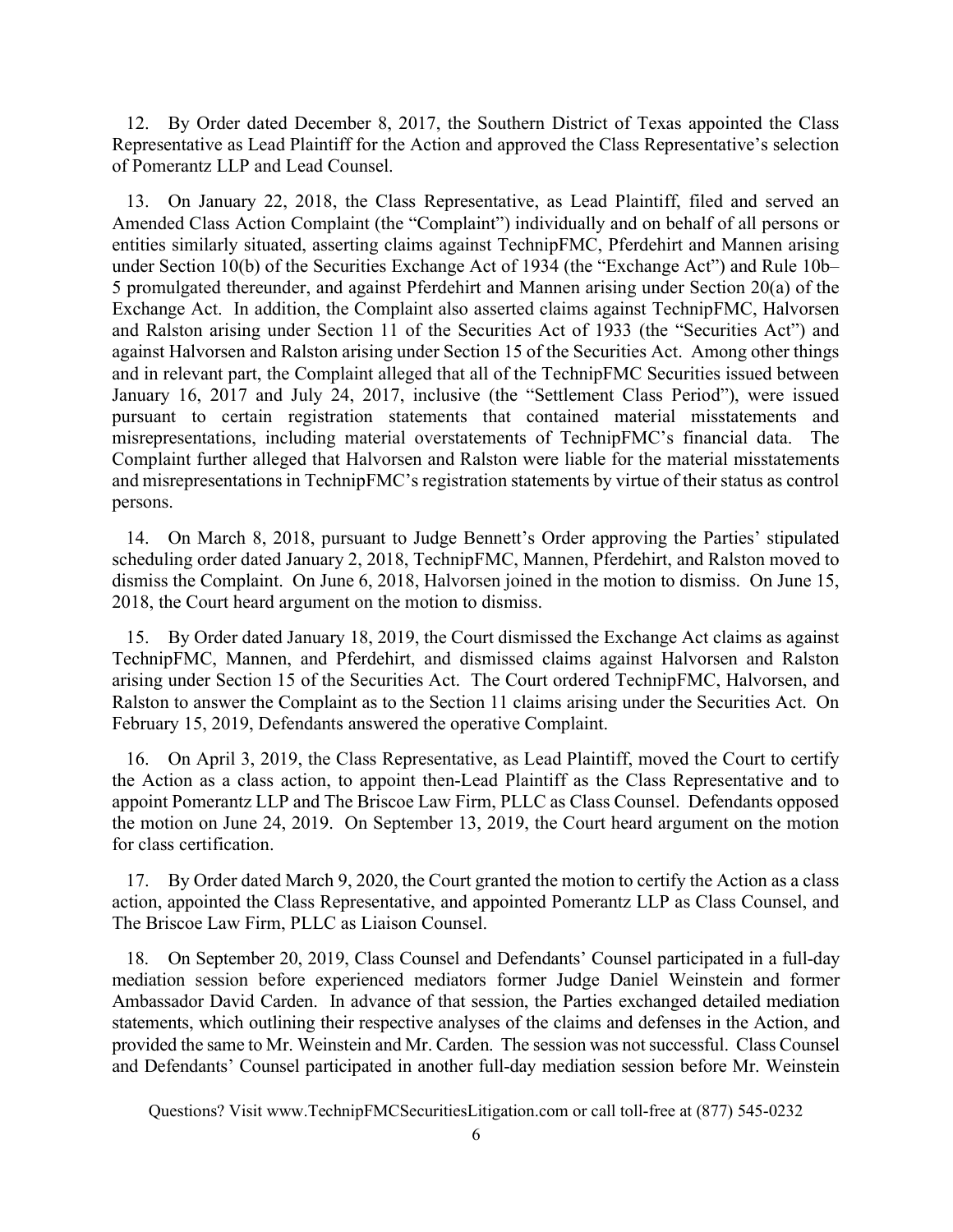and Mr. Carden on March 18, 2020. In advance of the March 18, 2020 mediation, the Parties again submitted and exchanged extensive mediation briefs. The mediation was not successful. On November 12, 2020, Class Counsel and Defendants' Counsel, with assistance from Judge Weinstein and Ambassador Carden, reached an agreement-in-principle to settle the Action.

19. Based on the investigation and mediation of the case and the Class Representative's direct oversight of the prosecution of this matter and with the advice of his counsel, the Class Representative has agreed to settle and release the claims raised in the Action pursuant to the terms and provisions of the Stipulation, after considering, among other things, (a) the substantial financial benefit that the Class Representative and the other members of the Settlement Class will receive under the proposed Settlement; and (b) the significant risks and costs of continued litigation and trial.

20. Defendants are entering into the Stipulation solely to eliminate the burden, expense, uncertainty, and risk of further litigation. Defendants expressly have denied and continue to deny all allegations of wrongdoing or liability against them arising out of any of the conduct, statements, acts or omissions alleged, or that could have been alleged, in the Action, and the Stipulation shall in no event be construed as, or deemed to be evidence of, an admission or concession on the part of the Defendants, or any other of the Defendants' Releasees (defined in ¶ 32 below), with respect to any claim of any liability, fault, wrongdoing or damage whatsoever, or any infirmity in any defense that the Defendants have or could have asserted. Similarly, the Stipulation shall in no event be construed or deemed to be evidence of or an admission or concession on the part of the Class Representative of any infirmity in any of the claims asserted in the Action, or an admission or concession that any of the Defendants' defenses to liability had any merit.

21. On December 16, 2020, the Court preliminarily approved the Settlement, authorized this Notice to be mailed to potential Settlement Class Members and this Notice to be posted online, and scheduled the Settlement Hearing to consider whether to grant final approval to the Settlement.

### HOW DO I KNOW IF I AM AFFECTED BY THE SETTLEMENT? WHO IS INCLUDED IN THE SETTLEMENT CLASS?

22. If you are a member of the Settlement Class, you are subject to the Settlement, unless you timely request to be excluded. The Settlement Class consists of:

all persons or entities that purchase or otherwise acquired TechnipFMC Common Stock in the United States, including but not limited to shares acquired through the merger of FMC Technologies Inc., FMC Technologies SIS Limited and Technip S.A.) between January 16, 2017 and July 24, 2017, both dates inclusive.

Excluded from the Settlement Class are Defendants; members of the Immediate Family of each of the Individual Defendants; the current and former Officers and directors of TechnipFMC; any person, firm, trust, corporation, Officer, or other entity in which any Defendant has or had a controlling interest; and the legal representatives, affiliates, heirs, successors-in-interest or assigns of any such excluded party. Also excluded from the Settlement Class are any persons or entities who or which exclude themselves by submitting a request for exclusion that is accepted by the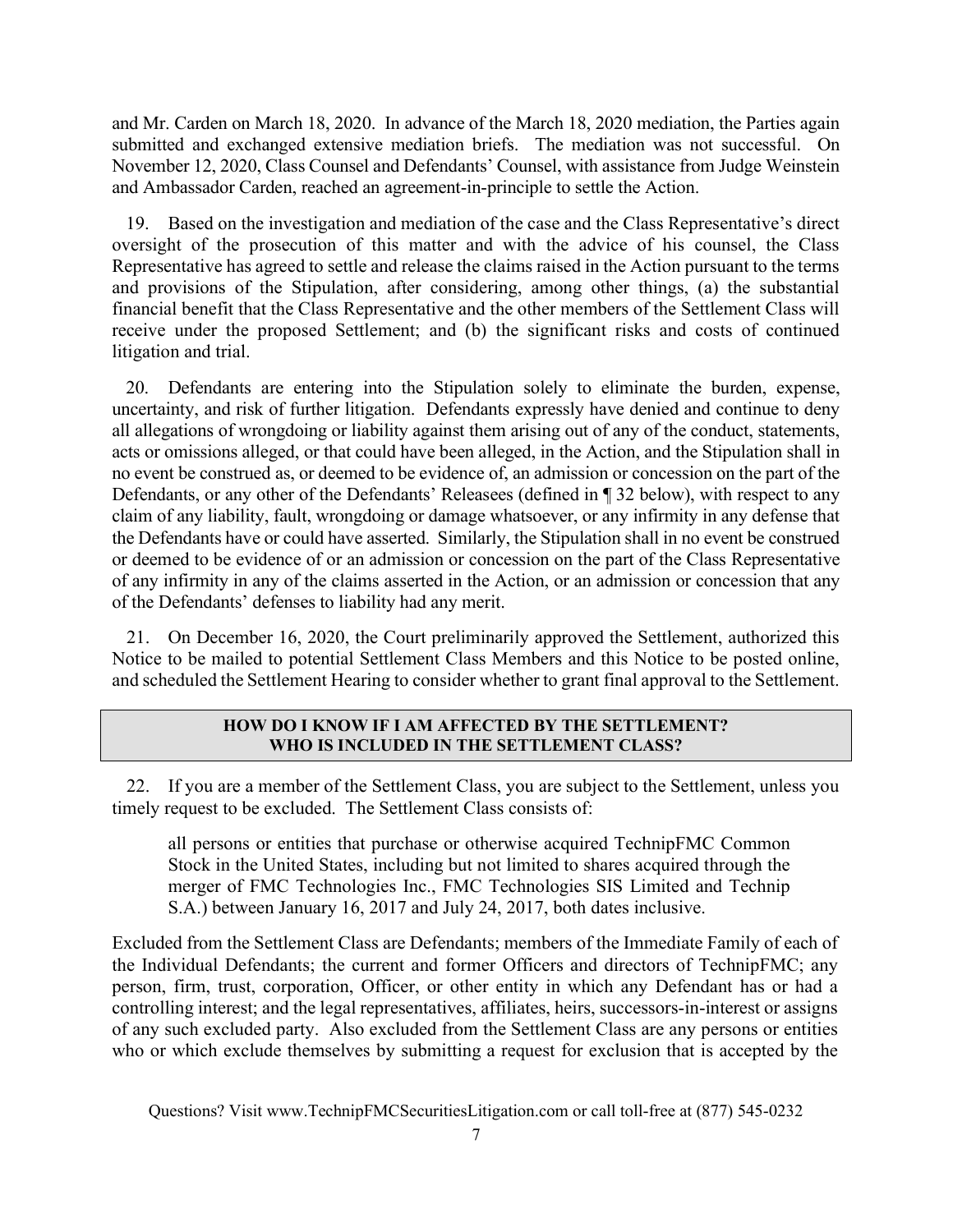Court. See "What If I Do Not Want To Be A Member Of The Settlement Class? How Do I Exclude Myself," on page 18 below.

# PLEASE NOTE: RECEIPT OF THIS NOTICE DOES NOT MEAN THAT YOU ARE A SETTLEMENT CLASS MEMBER OR THAT YOU WILL BE ENTITLED TO RECEIVE PROCEEDS FROM THE SETTLEMENT.

If you are a Settlement Class Member and you wish to be eligible to participate in the distribution of proceeds from the Settlement, you are required to submit the Claim Form that is available online at www.TechnipFMCSecuritiesLitigation.com or which can be mailed to you upon request to the Claims Administrator, and the required supporting documentation as set forth therein, postmarked no later than May 15, 2021.

### WHAT ARE THE CLASS REPRESENTATIVE'S REASONS FOR THE SETTLEMENT?

23. The Class Representative and Class Counsel believe that the claims asserted against Defendants have merit. They recognize, however, the expense and length of continued proceedings necessary to pursue their claims against the remaining Defendants through trial and appeals, as well as the very substantial risks they would face in establishing liability. Even if the hurdles to establishing liability were overcome, the amount of damages that could be attributed to the allegedly false statement would be hotly contested. Plaintiffs would have to prevail at several stages – motions for summary judgment, trial, and if they prevailed on those, on the appeals that were likely to follow. Thus, there were very significant risks attendant to the continued prosecution of the Action.

24. In light of these risks, the amount of the Settlement and the immediacy of recovery to the Settlement Class, the Class Representative and Class Counsel believe that the proposed Settlement is fair, reasonable and adequate, and in the best interests of the Settlement Class. The Class Representative and Class Counsel believe that the Settlement provides a substantial benefit to the Settlement Class, namely \$19,500,000 in cash (less the various deductions described in this Notice), as compared to the risk that the claims in the Action would produce a smaller, or no recovery after summary judgment, trial and appeals, possibly years in the future.

25. Defendants have denied the claims asserted against them in the Action and deny having engaged in any wrongdoing or violation of law of any kind whatsoever. Defendants have agreed to the Settlement solely to eliminate the burden, expense, uncertainty, and risk of further litigation. Accordingly, the Settlement may not be construed as an admission of any wrongdoing by Defendants.

### WHAT MIGHT HAPPEN IF THERE WERE NO SETTLEMENT?

26. If there were no Settlement and the Class Representative failed to establish any essential legal or factual element of their claims against Defendants, neither the Class Representative nor the other members of the Settlement Class would recover anything from Defendants. Also, if Defendants were successful in proving any of their defenses, either at summary judgment, at trial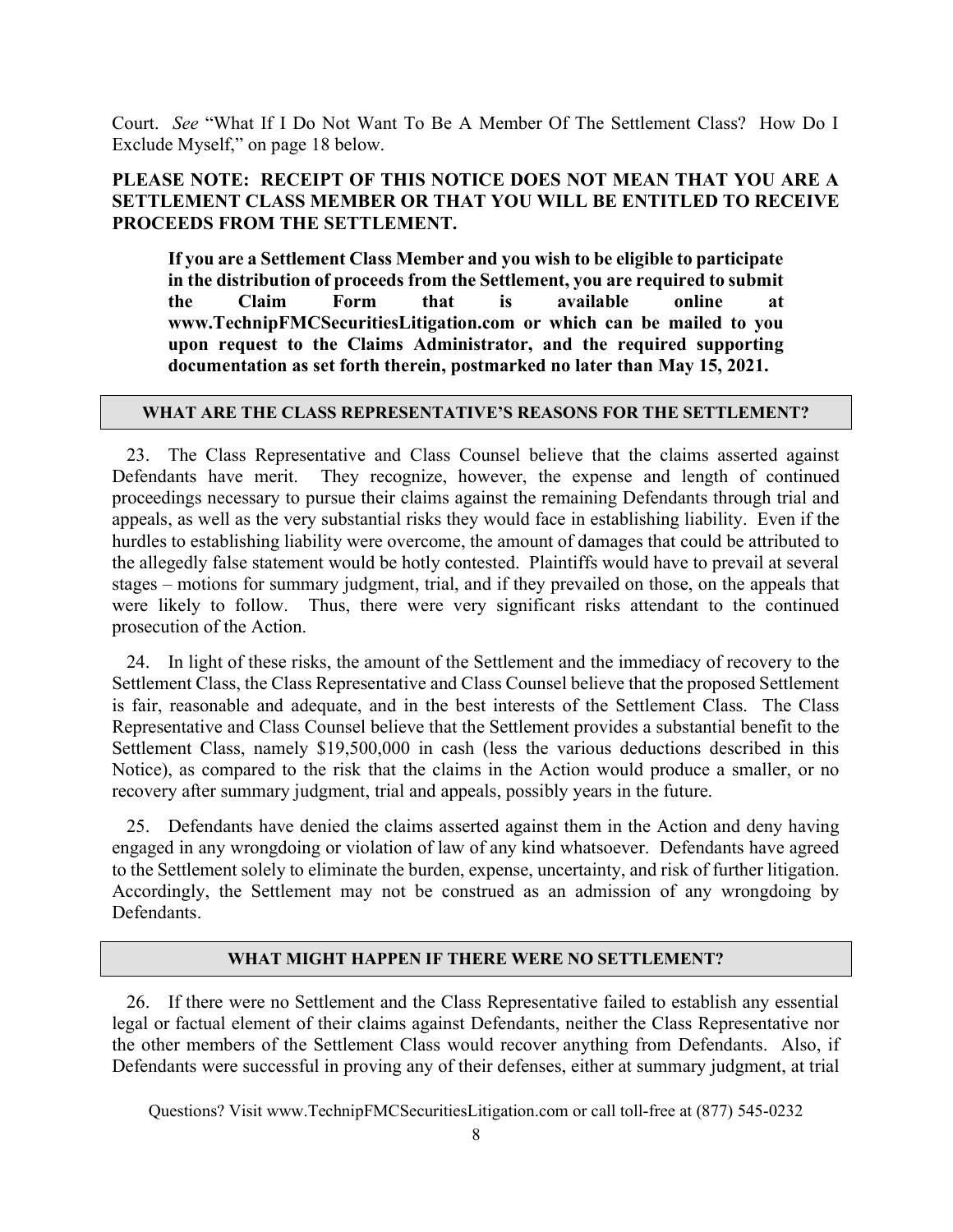or on appeal, the Settlement Class could recover substantially less than the amount provided in the Settlement, or nothing at all.

### HOW ARE SETTLEMENT CLASS MEMBERS AFFECTED BY THE ACTION AND THE SETTLEMENT?

27. As a Settlement Class Member, you are represented by the Class Representative and Class Counsel, unless you enter an appearance through counsel of your own choice at your own expense. You are not required to retain your own counsel, but if you choose to do so, such counsel must file a notice of appearance on your behalf and must serve copies of his or her appearance on the attorneys listed in the section entitled, "When And Where Will The Court Decide Whether To Approve The Settlement?," on pages 19-20 below.

28. If you are a Settlement Class Member and do not wish to remain a Settlement Class Member, you may exclude yourself from the Settlement Class by following the instructions in the section entitled, "What If I Do Not Want To Be A Member Of The Settlement Class? How Do I Exclude Myself?," on page 18 below.

29. If you are a Settlement Class Member and you wish to object to the Settlement, the Plan of Allocation, or Class Counsel's application for attorneys' fees and reimbursement of Litigation Expenses, and if you do not exclude yourself from the Settlement Class, you may present your objections by following the instructions in the section entitled, "When And Where Will The Court Decide Whether To Approve The Settlement?," on pages 19-20 below.

30. If you are a Settlement Class Member and you do not exclude yourself from the Settlement Class, you will be bound by any orders issued by the Court. If the Settlement is approved, the Court will enter a judgment (the "Judgment"). The Judgment will dismiss with prejudice the claims against Defendants and will provide that, upon the Effective Date of the Settlement, the Class Representative and each of the other Settlement Class Members, on behalf of themselves, and their respective heirs, executors, administrators, predecessors, successors, and assigns in their capacities as such, will have fully, finally and forever compromised, settled, released, resolved, relinquished, waived and discharged each and every Released Plaintiffs' Claim (as defined in ¶ 31 below) against the Defendants and the other Defendants' Releasees (as defined in ¶ 32 below), and shall forever be barred and enjoined from prosecuting any or all of the Released Plaintiffs' Claims against any of the Defendants' Releasees.

31. "Released Plaintiffs' Claims" means all any and all claims, rights, remedies, demands, liabilities and causes of action of every nature and description (including but not limited to any claims for damages, punitive damages, compensation, restitution, disgorgement, rescission, interest, injunctive relief, attorneys' fees, expert or consulting fees, obligations, debts, losses, and any other costs, expenses, or liabilities of any kind or nature whatsoever), whether legal, statutory or equitable in nature to the fullest extent that the law permits their release in this Action, whether known claims or Unknown Claims (as defined below), whether arising under federal, state, common or foreign law, whether class or individual in nature, that Class Representatives or any other members of the Settlement Class: (i) asserted in this litigation, including any complaint filed or submitted to the Court in this Action; or (ii) could have asserted in any forum or proceeding that arise out of or are based upon or are related to the allegations, transactions, facts, matters or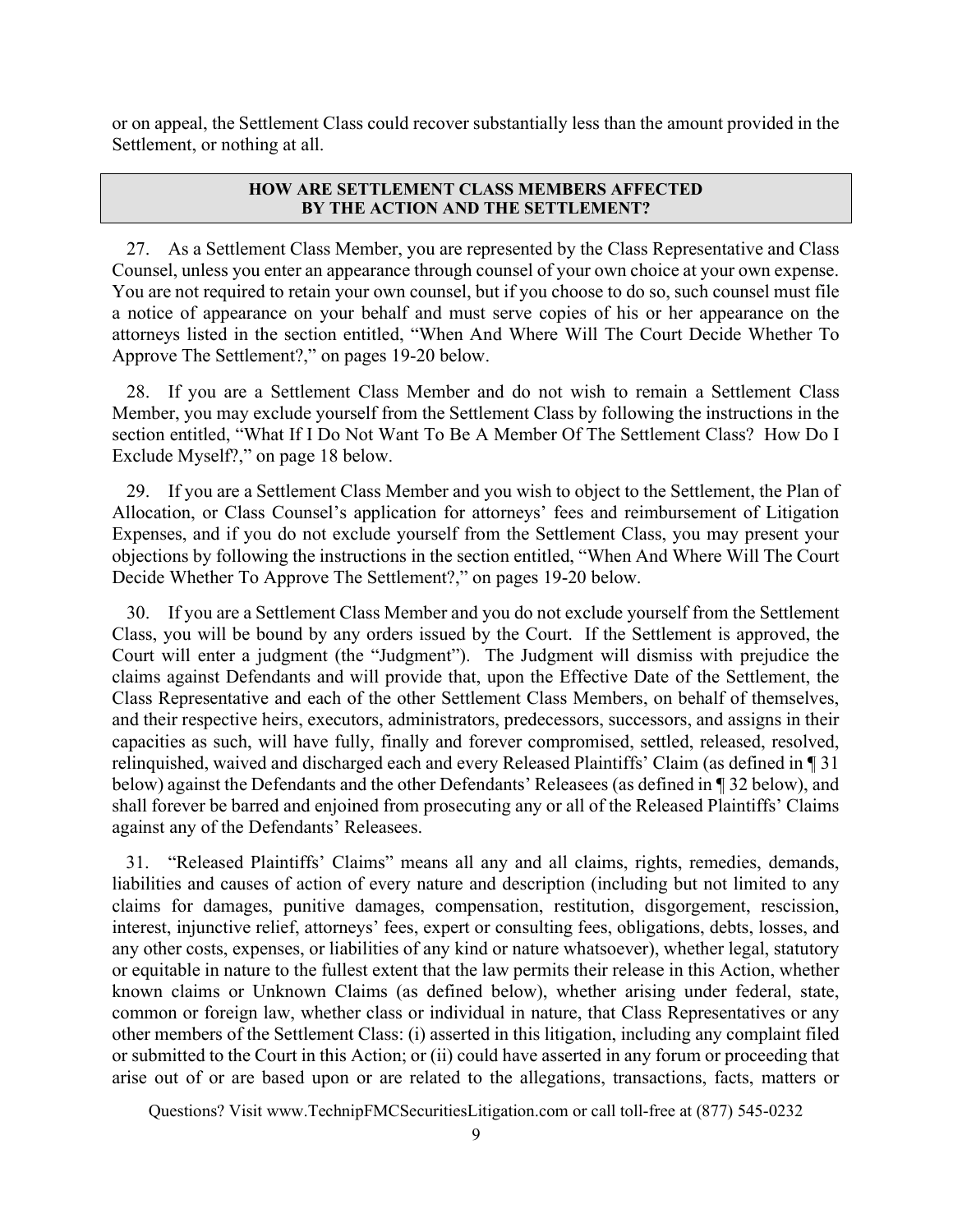occurrences, representations or omissions involved, set forth, or referred to in the Complaint that arise out of the purchase or acquisition of TechnipFMC Common Stock during the Settlement Class Period. Released Plaintiffs' Claims do not include: (i) any claims relating to the enforcement of the Settlement; and (ii) any claims of any person or entity who or that submits a request for exclusion that is accepted by the Court.

32. "Defendants' Releasees" means Defendants and their current or former trustees, officers, directors, principals, employees, agents, partners, insurers, reinsurers, auditors, heirs, attorneys, legal representatives, predecessors, successors or assigns, parents, subsidiaries, divisions, affiliates, managers, executors, administrators, joint ventures, general or limited partnerships, limited liability companies, Immediate Family members of the Individual Defendants, and any trust of which any Individual Defendant is the settlor or which is for the benefit of their Immediate Family members.

33. "Unknown Claims" means any and all Released Plaintiffs' Claims which the Class Representative or any other Settlement Class Member does not know or suspect to exist in his, her or its favor at the time of the release of such claims, and any and all Released Defendants' Claims which any Defendant or any other Defendants' Releasee does not know or suspect to exist in his, her, or its favor at the time of the release of such claims, which, if known by him, her or it, might have affected his, her or its decision(s) with respect to this Settlement. With respect to any and all Released Claims, the Parties stipulate and agree that, upon the Effective Date, the Class Representative and Defendants shall expressly waive, and each of the other Settlement Class Members and each of the other Defendants' Releasees shall be deemed to have waived, and by operation of the Judgment or the Alternate Judgment, if applicable, shall have expressly waived and relinquished any and all provisions, rights, and benefits conferred by any law of any state or territory of the United States, or principle of common law or foreign law, which is similar, comparable, or equivalent to California Civil Code § 1542, which provides:

A general release does not extend to claims which the creditor does not know or suspect to exist in his or her favor at the time of executing the release, which if known by him or her must have materially affected his or her settlement with the debtor.

The Class Representative and Defendants acknowledge, and each of the other Settlement Class Members and each of the other Defendants' Releasees shall be deemed by operation of law to have acknowledged, that the inclusion of "Unknown Claims" in the definition of Released Claims and Released Defendants' Claims and Released Plaintiffs' Claims was separately bargained for and a key element of the Settlement.

34. The Judgment will also provide that, upon the Effective Date of the Settlement, Defendants, on behalf of themselves, and their respective heirs, executors, administrators, predecessors, successors, and assigns in their capacities as such, will have fully, finally and forever compromised, settled, released, resolved, relinquished, waived and discharged each and every Released Defendants' Claim (as defined in ¶ 35 below) against the Class Representative and the other Plaintiffs' Releasees (as defined in ¶ 36 below), and shall forever be barred and enjoined from prosecuting any or all of the Released Defendants' Claims against any of the Plaintiffs' Releasees.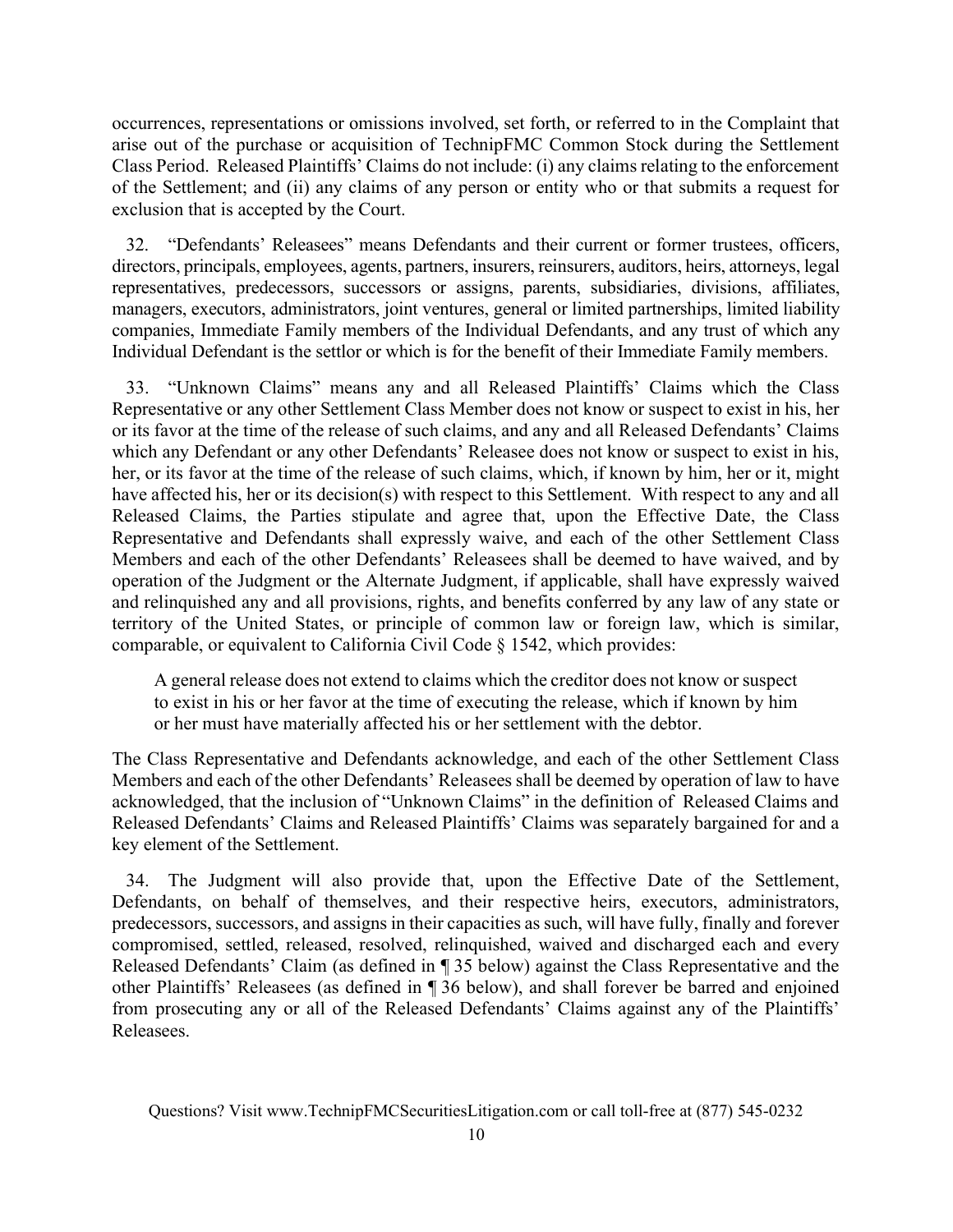35. "Released Defendants' Claims" means all claims, rights and causes of action, duties, obligations, demands, actions, debts, sums of money, suits, contracts, agreements, promises, damages, and liabilities of every nature and description, whether known claims or Unknown Claims (as defined below), whether arising under federal, state, common or foreign law, or any other law, that the Defendants or any other Defendants' Releasees asserted, or could have asserted, against any of the Plaintiffs' Releasees that arise out of or relate in any way to the commencement, prosecution, settlement or resolution of the Action or the claims against the Defendants' Releasees, except for claims relating to the enforcement of the Settlement or any claims against any person or entity who or which submits a request for exclusion from the Settlement Class that is accepted by the Court.

36. "Plaintiffs' Releasees" means the Class Representative, all other plaintiffs in the Action, and any other Settlement Class Member, and their respective current and former officers, directors, agents, parents, affiliates, subsidiaries, successors, predecessors, assigns, assignees, employees, and attorneys, in their capacities as such.

#### HOW DO I PARTICIPATE IN THE SETTLEMENT? WHAT DO I NEED TO DO?

37. To be eligible for a payment from the proceeds of the Settlement, you must be a member of the Settlement Class and you must timely complete and return the Claim Form with adequate supporting documentation postmarked no later than May 15, 2021. A Claim Form is available on the website maintained by the Claims Administrator for the Settlement, www.TechnipFMCSecuritiesLitigation.com, or you may request that a Claim Form be mailed to you by calling the Claims Administrator toll free at 1-877-545-0232. Please retain all records of your ownership of and transactions in TechnipFMC Securities, as they may be needed to document your Claim. If you request exclusion from the Settlement Class or do not submit a timely and valid Claim Form, you will not be eligible to share in the Net Settlement Fund.

### HOW MUCH WILL MY PAYMENT BE?

38. At this time, it is not possible to make any determination as to how much any individual Settlement Class Member may receive from the Settlement.

39. Pursuant to the Settlement, Defendants have agreed to pay or cause to be paid nineteen million five hundred thousand dollars (\$19,500,000) in cash. The Settlement Amount will be deposited into an escrow account. The Settlement Amount plus any interest earned thereon is referred to as the "Settlement Fund." If the Settlement is approved by the Court and the Effective Date occurs, the "Net Settlement Fund" (that is, the Settlement Fund less (a) all federal, state and/or local taxes on any income earned by the Settlement Fund and the reasonable costs incurred in connection with determining the amount of and paying taxes owed by the Settlement Fund (including reasonable expenses of tax attorneys and accountants); (b) the costs and expenses incurred in connection with providing notice to Settlement Class Members and administering the Settlement on behalf of Settlement Class Members; and (c) any attorneys' fees and Litigation Expenses awarded by the Court) will be distributed to Settlement Class Members who submit valid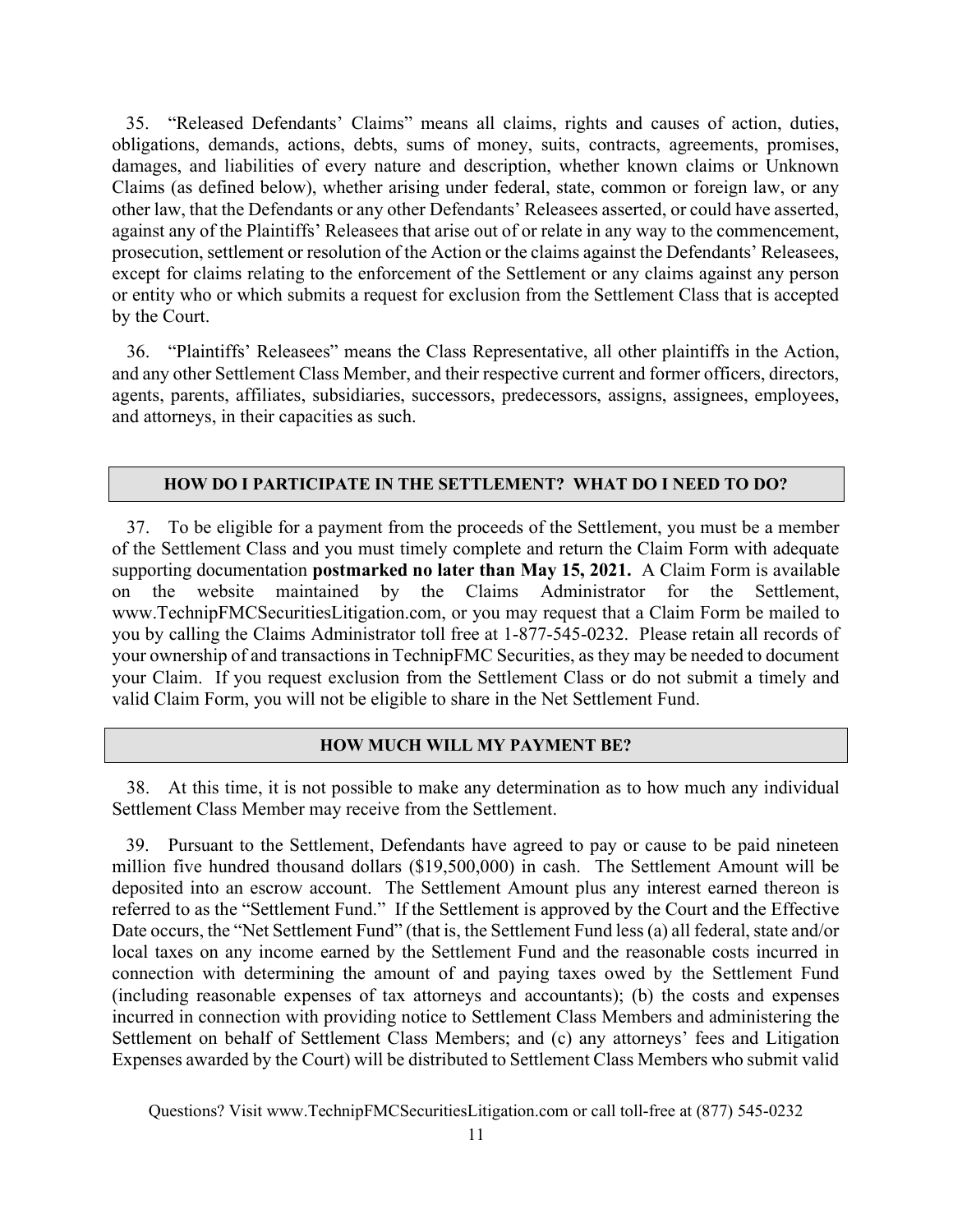Claim Forms, in accordance with the proposed Plan of Allocation or such other plan of allocation as the Court may approve.

40. The Net Settlement Fund will not be distributed unless and until the Court has approved the Settlement and a plan of allocation, and the time for any petition for rehearing, appeal or review, whether by certiorari or otherwise, has expired.

41. Neither Defendants nor any other person or entity that paid any portion of the Settlement Amount on their behalf are entitled to get back any portion of the Settlement Fund once the Court's order or judgment approving the Settlement becomes Final. Defendants shall not have any liability, obligation or responsibility for the administration of the Settlement, the disbursement of the Net Settlement Fund or the plan of allocation.

42. Approval of the Settlement is independent from approval of a plan of allocation. Any determination with respect to a plan of allocation will not affect the Settlement, if approved.

43. Unless the Court otherwise orders, any Settlement Class Member who fails to submit a Claim Form postmarked on or before May 15, 2021 shall be fully and forever barred from receiving payments pursuant to the Settlement but will in all other respects remain a Settlement Class Member and be subject to the provisions of the Stipulation, including the terms of any Judgment entered and the releases given. This means that each Settlement Class Member releases the Released Plaintiffs' Claims (as defined in ¶ 31 above) against the Defendants' Releasees (as defined in ¶ 32 above) and will be enjoined and prohibited from filing, prosecuting, or pursuing any of the Released Plaintiffs' Claims against any of the Defendants' Releasees whether or not such Settlement Class Member submits a Claim Form.

44. Participants in and beneficiaries of a plan covered by ERISA ("ERISA Plan") should NOT include any information relating to their transactions in TechnipFMC Securities held through the ERISA Plan in any Claim Form that they may submit in this Action. They should include ONLY those shares that they purchased or acquired outside of the ERISA Plan. Claims based on any ERISA Plan's purchases or acquisitions of TechnipFMC Securities during the Settlement Class Period may be made by the plan's trustees. To the extent any of the Defendants or any of the other persons or entities excluded from the Settlement Class are participants in the ERISA Plan, such persons or entities shall not receive, either directly or indirectly, any portion of the recovery that may be obtained from the Settlement by the ERISA Plan.

45. The Court has reserved jurisdiction to allow, disallow, or adjust on equitable grounds the Claim of any Settlement Class Member.

46. Each Claimant shall be deemed to have submitted to the jurisdiction of the Court with respect to his, her or its Claim Form.

47. Only Settlement Class Members, *i.e.*, persons and entities who purchased or otherwise acquired TechnipFMC Securities during the Settlement Class Period and were damaged as a result of such purchases or acquisitions, will be eligible to share in the distribution of the Net Settlement Fund. Persons and entities that are excluded from the Settlement Class by definition or that exclude themselves from the Settlement Class pursuant to request will not be eligible to receive a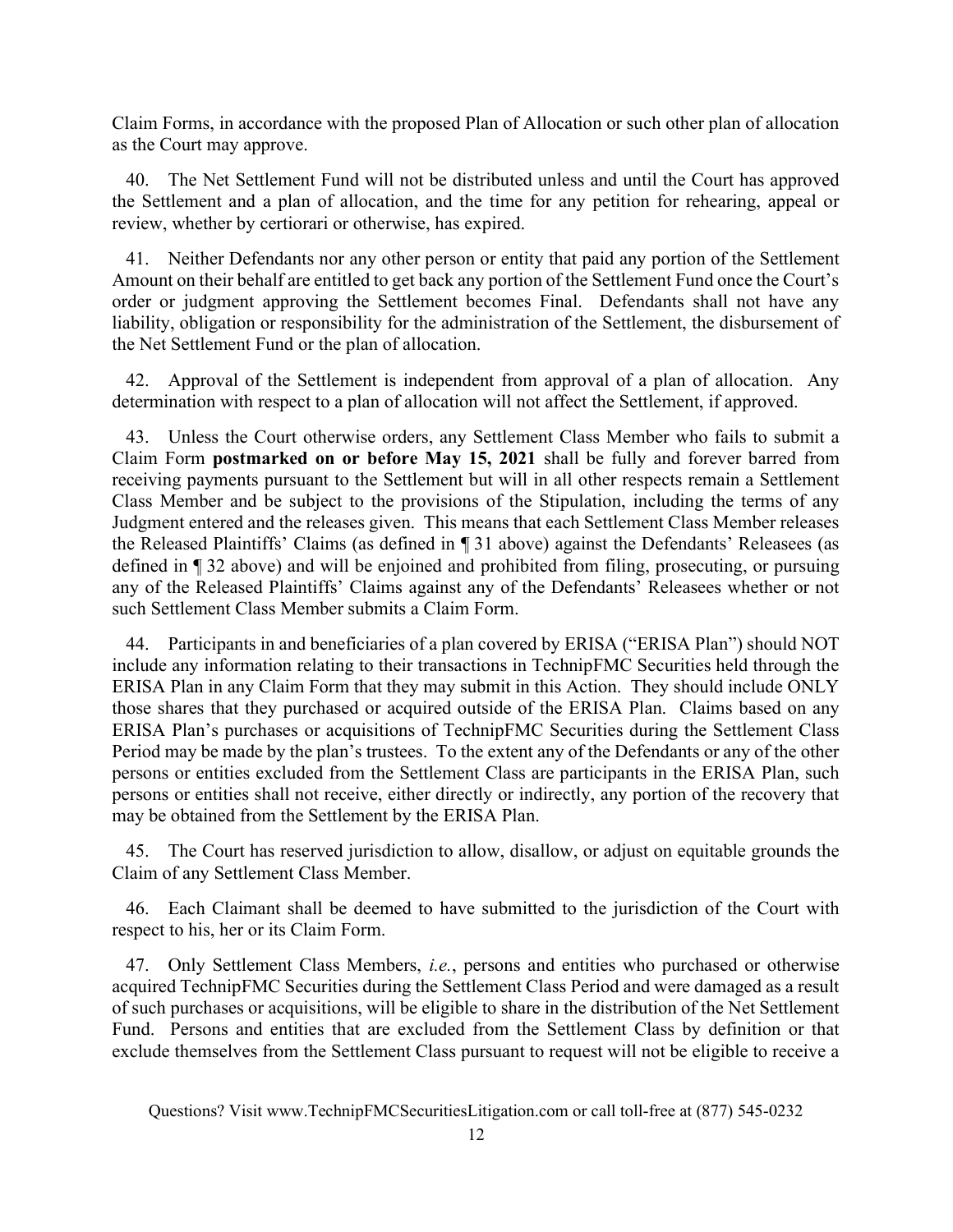distribution from the Net Settlement Fund and should not submit Claim Forms. The only securities that are included in the Settlement are the TechnipFMC Securities.

### PROPOSED PLAN OF ALLOCATION

48. The Plan of Allocation is a matter separate and apart from the proposed Settlement, and any decision by the Court concerning the Plan of Allocation shall not affect the validity or finality of the proposed Settlement. The Court may approve the Plan of Allocation with or without modifications agreed to among the Parties, or may approve another plan of allocation, without further notice to Class Members.

49. The objective of the Plan of Allocation is to equitably distribute the Net Settlement Fund to those Class Members who suffered economic losses as a proximate result of the alleged wrongdoing. The Claims Administrator shall determine each Authorized Claimant's share of the Net Settlement Fund based upon the recognized loss formulas described below (the "Recognized Loss"). The Recognized Loss calculations made pursuant to the Plan of Allocation are not intended to be estimates of, nor indicative of, the amounts that Class Members might have been able to recover after a trial. Nor are the Recognized Loss calculations pursuant to the Plan of Allocation intended to be estimates of the amounts that will be paid to Authorized Claimants pursuant to the Settlement. The computations under the Plan of Allocation are only a method to weigh the claims of Authorized Claimants against one another for the purposes of making pro rata allocations of the Net Settlement Fund.

50. The calculation of Recognized Loss depends upon several factors, including: when shares of TechnipFMC common stock were purchased and for what price; whether those shares were sold, and if sold, for what price; the price of the shares at the time of the merger;<sup>3</sup> and when the first complaint was filed in this Action and the price of the shares on such date.<sup>4</sup>

51. Section 11 of the Securities Act ("Section 11") provides for an affirmative defense of negative causation which prevents recovery for losses that Defendants prove are not attributable to misrepresentations and/or omissions alleged by Plaintiffs in the Registration Statement. The Recognized Loss calculation assumes that the decline in the price of TechnipFMC common stock

<sup>&</sup>lt;sup>3</sup> TechnipFMC was created as the result of the merger of Technip S.A. ("Technip") and FMC Technologies, Inc. ("FMCTI"). The merger was completed on January 16, 2017, and the Company's stock began trading on the New York Stock Exchange ("NYSE") and on the Euronext Paris Stock Exchange ("Euronext Paris") on January 17, 2017, under the ticker symbol "FTI." In accordance with the terms of the merger agreement, FMCTI shareholders received one share of the combined company for each existing share of FMCTI, and Technip shareholders received two shares of the combined company for each existing share of Technip.

For purposes of this Plan of Allocation, the price of TechnipFMC shares acquired in the merger shall be \$35.74, which is based on the closing price of Technip stock immediately prior to the completion of the merger (i.e., January 16, 2017) divided by two. The closing price of Technip stock that day was €67.40, or \$71.47 USD based on the contemporaneous USD/EUR spot exchange rate, which was 1.0604. (Source: Bloomberg.)

<sup>&</sup>lt;sup>4</sup> August 3, 2017 is the date of the earliest complaint filed in this Action. The closing price of TechnipFMC common stock on August 3, 2017 was \$27.53.

Questions? Visit www.TechnipFMCSecuritiesLitigation.com or call toll-free at (877) 545-0232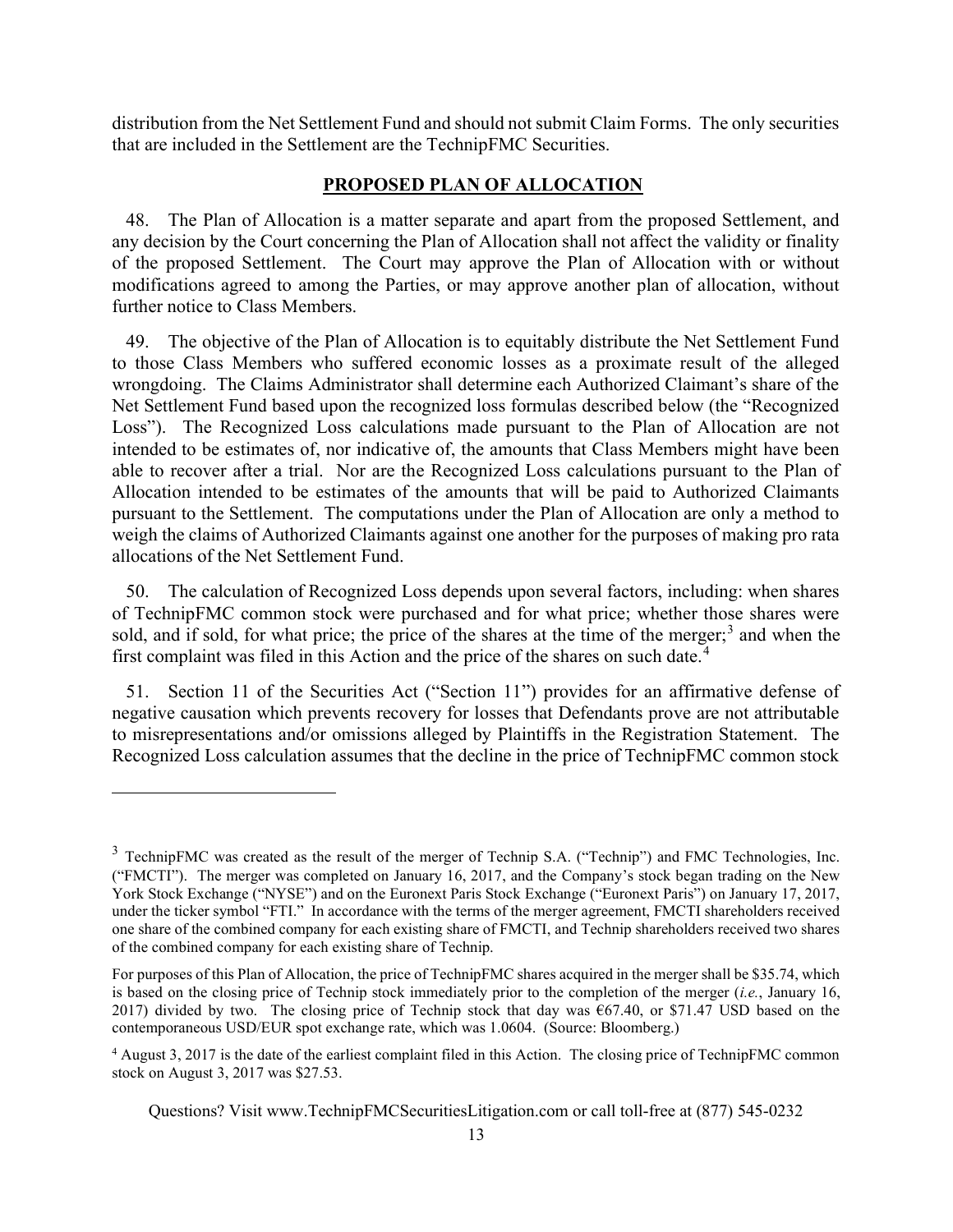in response to corrective disclosures alleged by Plaintiffs is the only compensable loss. Plaintiffs' Counsel, in consultation with their damages expert, has determined that such disclosures occurred on July 25, 2017, and caused the following decline in the price of TechnipFMC common stock, net of market and industry effects:

| Alleged Corrective Disclosure Date | Company-Specific Stock Price Decline |  |
|------------------------------------|--------------------------------------|--|
| July 25, 2017                      | \$0.78                               |  |

52. Accordingly, if a share of TechnipFMC common stock was sold before July 25, 2017 the Recognized Loss for that share is \$0.00, and any loss suffered is not compensable under the Plan of Allocation.

53. A Recognized Loss will be calculated for each share of TechnipFMC common stock purchased or otherwise acquired in the U.S. during the period January 16, 2017 through July 24, 2017. For purposes of the Plan of Allocation, all purchases of TechnipFMC common stock in the U.S. that occurred during the period January 16, 2017 through July 24, 2017, inclusive, that are listed in the Proof of Claim form and for which adequate documentation is provided, will be deemed traceable to the Registration Statement and eligible for treatment as a Section 11 claim.

54. In the calculations below, all purchase and sale prices shall exclude any fees, taxes and commissions. If a Recognized Loss amount is calculated to be a negative number, that Recognized Loss shall be set to zero. Any transactions in TechnipFMC common stock executed outside of regular trading hours for the U.S. financial markets shall be deemed to have occurred during the next regular trading session.

# Calculation of Recognized Loss Per Share of TechnipFMC Common Stock

55. For each share of TechnipFMC common stock purchased or otherwise acquired in the U.S. during the period January 16, 2017 through July 24, 2017, inclusive, pursuant and/or traceable to the Registration Statement, the Recognized Loss per share shall be calculated as follows:

- I. For each share that was sold prior to July 25, 2017, the Recognized Loss per share is \$0.
- II. For each share that was sold during the period July 25, 2017 through August 2, 2017, inclusive, the Recognized Loss per share is the least of:
	- i. \$0.78; or
	- ii. \$35.74 (i.e., the merger price) minus the sale price; or
	- iii. the purchase price minus the sale price.
- III. For each share that was sold between August 3, 2017 and July 31, 2019,<sup>5</sup> inclusive, the Recognized Loss per share is the least of:

<sup>&</sup>lt;sup>5</sup> July 31, 2019 is the most recent date TechnipFMC common stock traded at a price that exceeded the price of the stock when the first complaint in this Action was filed.

Questions? Visit www.TechnipFMCSecuritiesLitigation.com or call toll-free at (877) 545-0232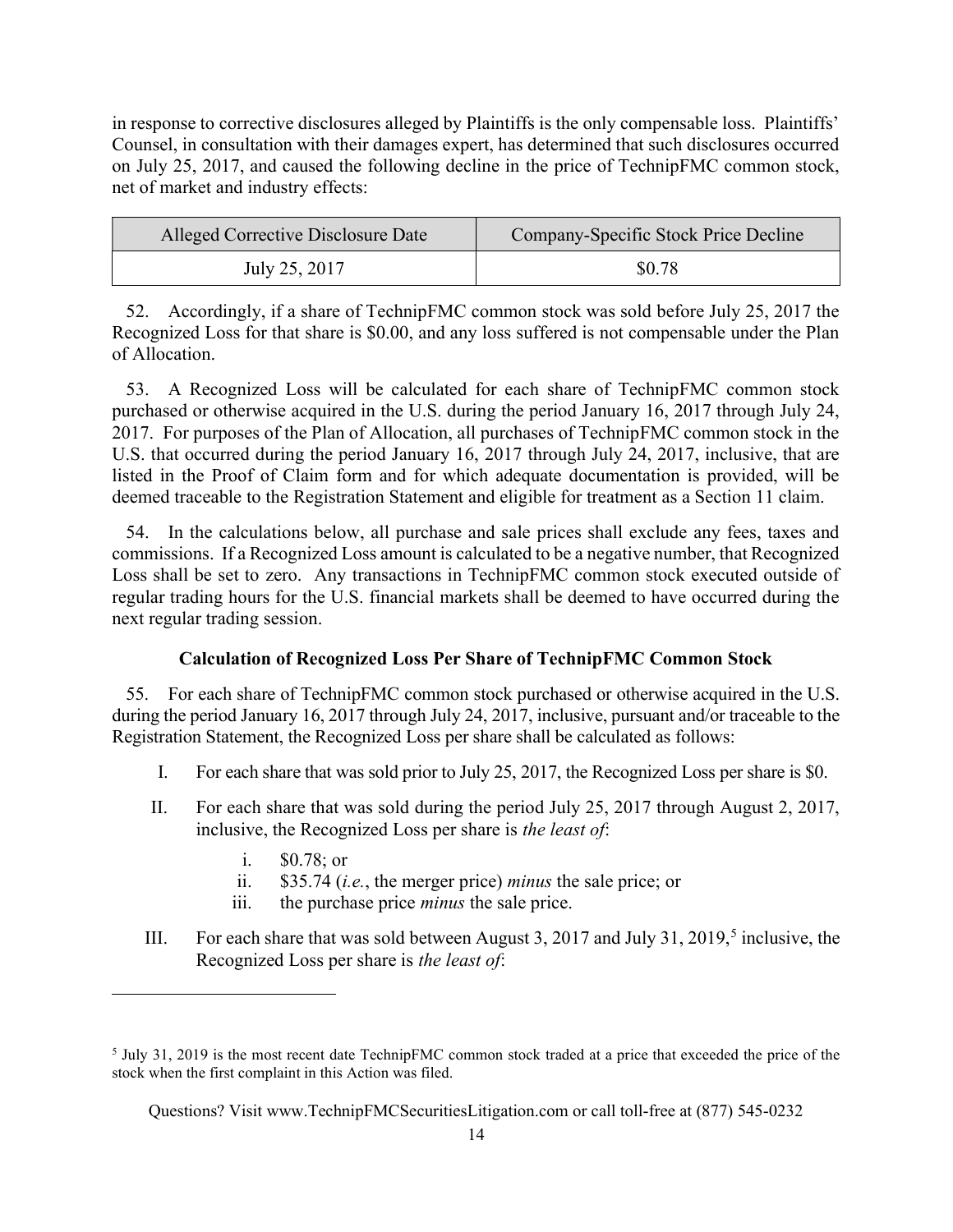- i. \$0.78; or
- ii.  $$35.74$  (*i.e.*, the merger price) *minus* the greater of the sale price or \$27.53; or
- iii. the purchase price minus the greater of the sale price or \$27.53.
- IV. For each share that was held through July 31, 2019, the Recognized Loss per share is the lesser of:
	- i. \$0.78; or
	- ii. the purchase price minus \$27.53.

### Additional Provisions

56. Minimum Pro Rata Distribution Requirement Per Authorized Claimant. The Net Settlement Fund will be allocated among all Authorized Claimants whose Distribution Amount (defined in ¶ 59 below) is Ten Dollars (\$10.00) or greater.

57. FIFO Matching. If a Class Member has more than one purchase/acquisition or sale of TechnipFMC common stock, all purchases/acquisitions and sales shall be matched on a First In, First Out ("FIFO") basis. Class Period sales will be matched first against any holdings of TechnipFMC common stock at the beginning of the Class Period, and then against purchases/acquisitions in chronological order, beginning with the earliest purchase/acquisition of TechnipFMC common stock made during the Class Period.

58. "Recognized Claim" defined. A Claimant's "Recognized Claim" under the Plan of Allocation shall be the sum of his, her or its Recognized Losses for all shares of TechnipFMC common stock purchased or acquired during the Class Period.

59. "Distribution Amount" defined. The Net Settlement Fund will be distributed to Authorized Claimants on a pro rata basis based on the relative size of their Recognized Claims. Specifically, a "Distribution Amount" will be calculated for each Authorized Claimant, which shall be the Authorized Claimant's Recognized Claim divided by the total Recognized Claims of all Authorized Claimants, multiplied by the total amount in the Net Settlement Fund. If any Authorized Claimant's Distribution Amount calculates to less than Ten Dollars (\$10.00), it will not be included in the calculation and no distribution will be made to such Authorized Claimant. If the Net Settlement Fund exceeds the sum total amount of the Recognized Claims of all Authorized Claimants entitled to receive payment out of the Net Settlement Fund, the excess amount in the Net Settlement Fund shall be distributed pro rata to all Authorized Claimants entitled to receive payment.

60. "Transaction Date" defined. Purchases or acquisitions and sales of TechnipFMC common stock shall be deemed to have occurred on the "contract" or "trade" date as opposed to the "settlement" or "payment" date. The receipt or grant by gift, inheritance or operation of law of TechnipFMC Securities during the Class Period shall not be deemed a purchase or acquisition of TechnipFMC common stock for the calculation of an Authorized Claimant's Recognized Loss, nor shall the receipt or grant be deemed an assignment of any claim relating to the purchase/acquisition of TechnipFMC common stock unless (i) the donor or decedent purchased or otherwise acquired such stock during the Class Period; (ii) no Claim Form was submitted by or on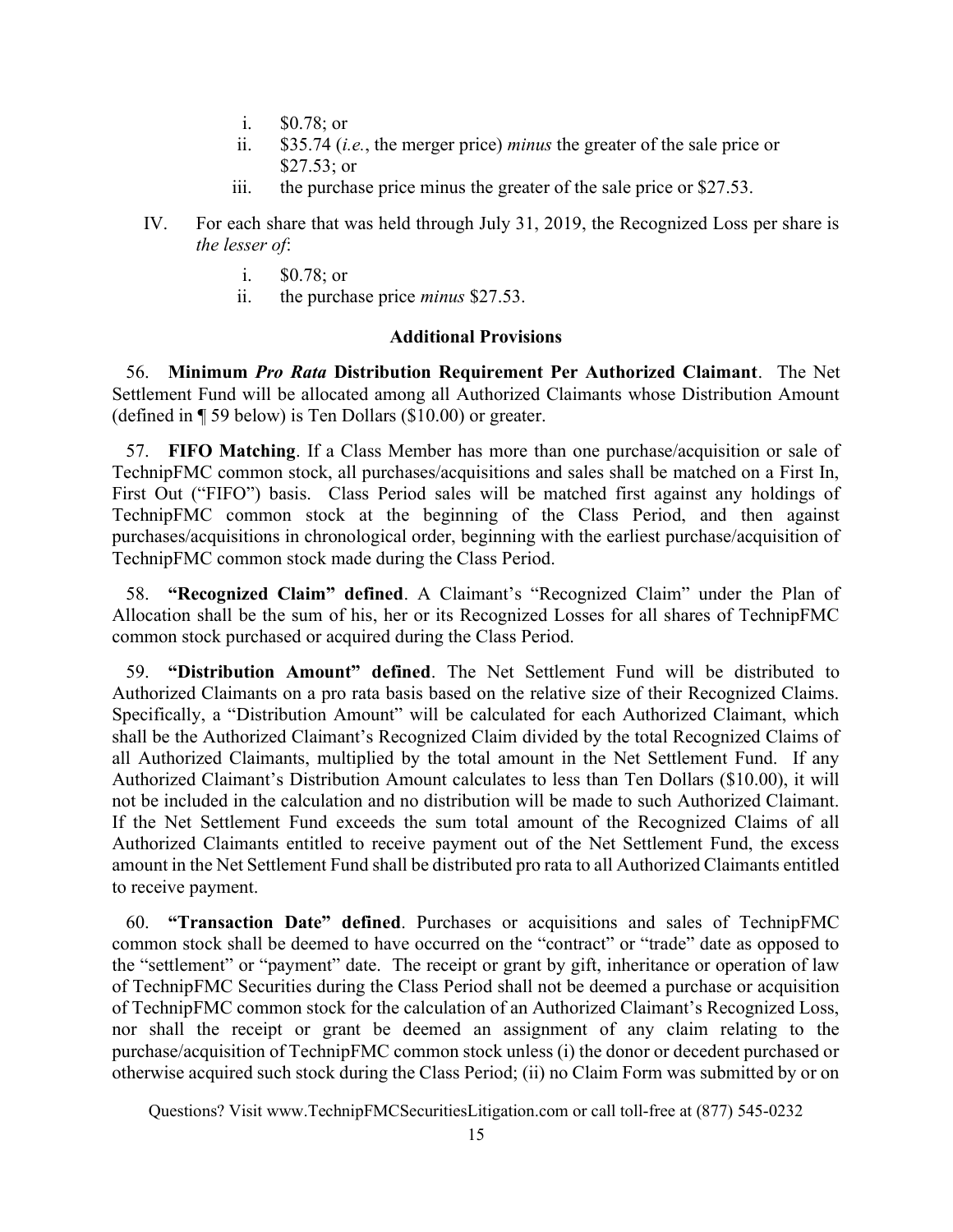behalf of the donor, on behalf of the decedent, or by anyone else with respect to such stock; and (iii) it is specifically so provided in the instrument of gift or assignment.

61. Certain In-Kind Transactions Excluded. Notwithstanding any of the above, receipt of TechnipFMC common stock during the Class Period in exchange for securities of any other corporation or entity shall not be deemed a purchase or sale of TechnipFMC common stock.

"Short Sales" Excluded. The date of covering a "short sale" is deemed to be the date of purchase or acquisition of TechnipFMC common stock. The date of a "short sale" is deemed to be the date of sale of TechnipFMC common stock. Under the Plan of Allocation, however, the Recognized Loss on "short sales" is zero. In the event that a Claimant has an opening short position in TechnipFMC common stock, the earliest Class Period purchases or acquisitions of the stock shall be matched against such opening short position, and not be entitled to a recovery, until that short position is fully covered.

63. Certain Transactions in Options Excluded. Option contracts are not securities eligible to participate in the Settlement. With respect to TechnipFMC common stock purchased or sold through the exercise of an option, the purchase/sale date of the stock is the exercise date of the option and the purchase/sale price of the stock is the closing price of TechnipFMC common stock on the date of exercise. Any Recognized Loss arising from purchases of TechnipFMC common stock acquired during the Class Period through the exercise of an option on TechnipFMC common stock<sup>6</sup> shall be computed as provided for other purchases of TechnipFMC common stock in the Plan of Allocation.

64. Net Market Gain Claims Excluded. To the extent a Claimant had a market gain (as calculated by the methodology in ¶ 65 below), with respect to his, her, or its overall transactions in TechnipFMC common stock during the Class Period, the value of the Claimant's Recognized Claim shall be zero. Such Claimants shall in any event be bound by the Settlement. To the extent that a Claimant suffered an overall market loss with respect to his, her, or its overall transactions in TechnipFMC common stock during the Class Period, but that market loss was less than the total Recognized Claim calculated above, then the Claimant's Recognized Claim shall be limited to the amount of the actual market loss.

65. Determination of Market Gain/Loss. For purposes of determining whether a Claimant had a market gain with respect to his, her, or its overall transactions in TechnipFMC common stock during the Class Period or suffered a market loss, the Claims Administrator shall determine the difference between (i) the Total Purchase Amount<sup>7</sup> and (ii) the sum of the Total Sales Proceeds<sup>8</sup>

<sup>6</sup> Including (1) purchases of TechnipFMC common stock as the result of the exercise of a call option, and (2) purchases of TechnipFMC common stock by the seller of a put option as a result of the buyer of such put option exercising that put option.

<sup>7</sup> The "Total Purchase Amount" is the total amount the Claimant paid (excluding commissions and other charges) for all shares of TechnipFMC common stock purchased or acquired during the Class Period.

<sup>&</sup>lt;sup>8</sup> The Claims Administrator shall match any sales of TechnipFMC common stock during the Class Period, first against the Claimant's opening position in TechnipFMC common stock (the proceeds of those sales will not be considered

Questions? Visit www.TechnipFMCSecuritiesLitigation.com or call toll-free at (877) 545-0232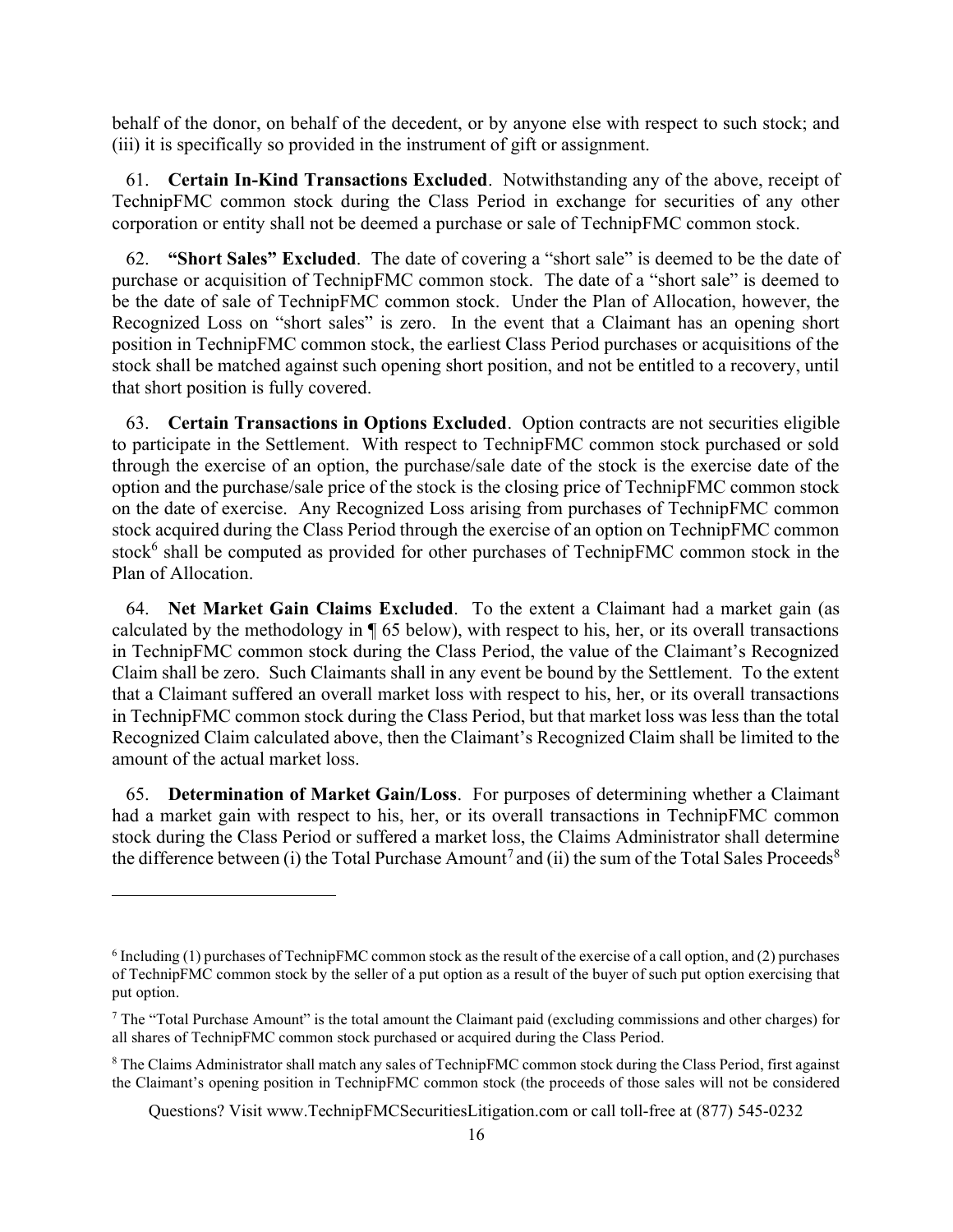and Total Holding Value.<sup>9</sup> This difference shall be deemed a Claimant's market gain or loss with respect to his, her, or its overall transactions in TechnipFMC common stock during the Class Period.

66. Re-Distributions. After the initial distribution of the Net Settlement Fund, the Claims Administrator shall make reasonable and diligent efforts to have Authorized Claimants cash their distribution checks. To the extent any monies remain in the fund eight (8) months after the initial distribution, if Class Counsel, in consultation with the Claims Administrator, determines that it is cost-effective to do so, the Claims Administrator shall conduct a re-distribution of the funds remaining after payment of any unpaid fees and expenses incurred in administering the Settlement, including for such re-distribution, to Authorized Claimants who have cashed their initial distributions and who would receive at least Ten Dollars (\$10.00) from such re-distribution. Additional re-distributions to Authorized Claimants who have cashed their prior checks and who would receive at least Ten Dollars (\$10.00) on such additional re-distributions may occur thereafter if Class Counsel, in consultation with the Claims Administrator, determines that additional re-distributions, after the deduction of any additional fees and expenses incurred in administering the Settlement, including for such re-distributions, would be cost-effective.

67. Waiver of Further Liabilities. Payment pursuant to the Plan of Allocation, or such other plan of allocation as may be approved by the Court, shall be conclusive against all Authorized Claimants. No person shall have any claim against the Class Representative, Class Counsel, Class the Representative's damages expert, Defendants, Defendants' Counsel, or any of the other Releasees, or the Claims Administrator or other agent designated by Class Counsel arising from distributions made substantially in accordance with the Second Amended Stipulation, the plan of allocation approved by the Court, or further Orders of the Court. The Class Representative, Defendants, and their respective counsel, and all Defendants' Releasees, shall have no responsibility or liability whatsoever for the investment or distribution of the Settlement Fund, the Net Settlement Fund, the plan of allocation, or the determination, administration, calculation, or payment of any Claim Form or nonperformance of the Claims Administrator, the payment or withholding of taxes owed by the Settlement Fund, or any losses incurred in connection therewith.

68. Notice of Future Modifications via Settlement Website. The Plan of Allocation set forth herein is the plan that is being proposed to the Court for its approval by Class Representative after consultation with their damages expert. The Court may approve this plan as proposed or it may modify the Plan of Allocation without further notice to the Class. Any Orders regarding any

for purposes of calculating market gains or losses). The total amount received (excluding commissions and other charges) for the remaining sales of TechnipFMC common stock sold during the Class Period shall be the "Total Sales Proceeds."

<sup>9</sup> The Claims Administrator shall ascribe a value of \$27.56 per share of TechnipFMC common stock purchased or acquired during the Class Period and still held as of the close of trading on July 24, 2017 (the "Holding Value"). The total Holding Value for all TechnipFMC common stock purchased or acquired during the Class Period and still held as of the close of trading on July 24, 2017 shall be the Claimant's "Total Holding Value."

Questions? Visit www.TechnipFMCSecuritiesLitigation.com or call toll-free at (877) 545-0232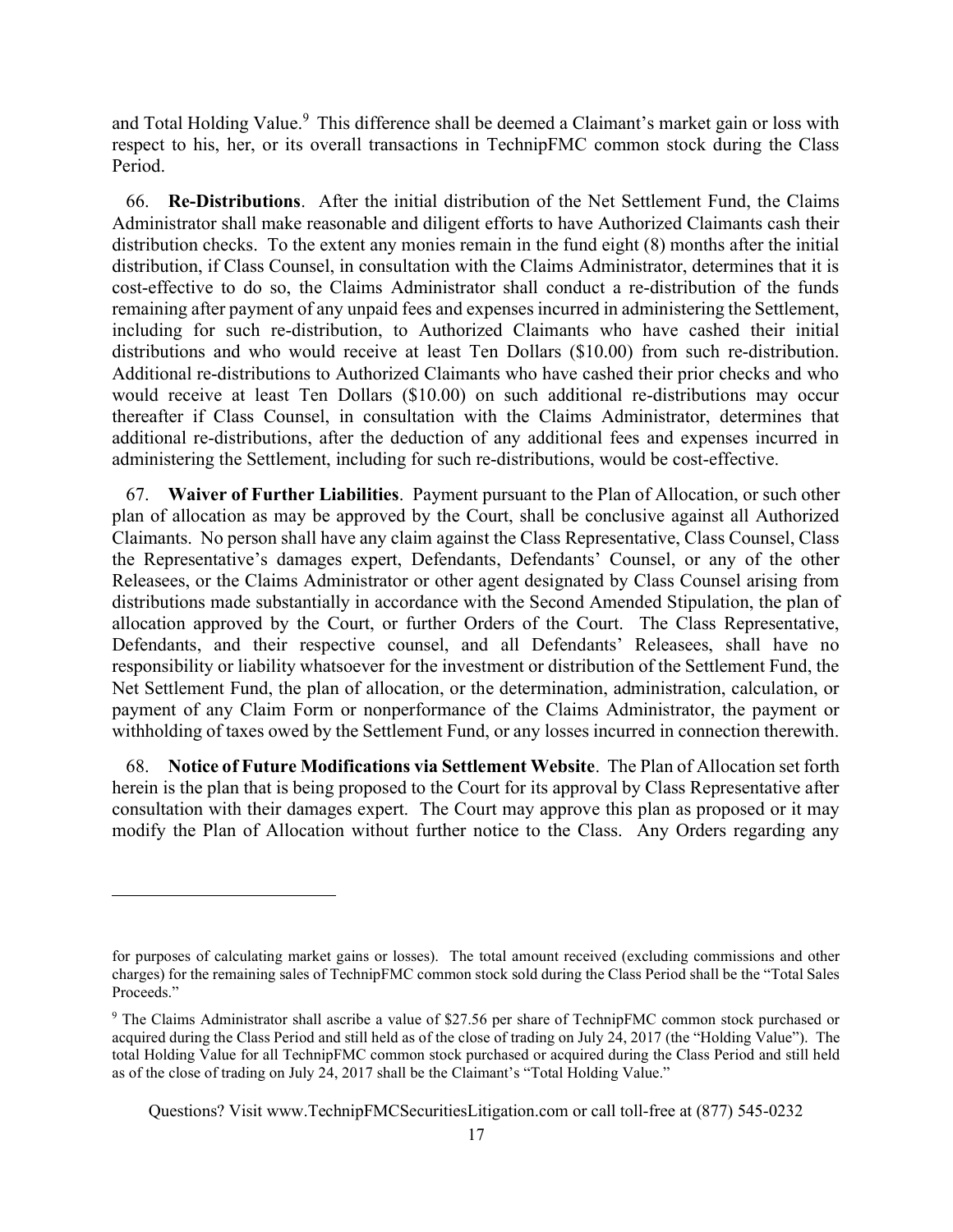modification of the Plan of Allocation will be posted on the settlement website, www.TechnipFMCSecuritiesLitigation.com.

## WHAT PAYMENT ARE THE ATTORNEYS FOR THE SETTLEMENT CLASS SEEKING? HOW WILL THE LAWYERS BE PAID?

69. Class Counsel have not received any payment for their services in pursuing claims against the Defendants on behalf of the Settlement Class, nor have Class Counsel been reimbursed for their out-of-pocket expenses. Before final approval of the Settlement, Class Counsel will apply to the Court for an award of attorneys' fees for all Class Counsel in an amount not to exceed 33% of the Settlement Fund. At the same time, Class Counsel also intend to apply for reimbursement of Litigation Expenses in an amount not to exceed \$850,000, which may include an application for reimbursement of the reasonable costs and expenses incurred by the Class Representative directly related to his representation of the Settlement Class. The Court will determine the amount of any award of attorneys' fees or reimbursement of Litigation Expenses. Such sums as may be approved by the Court will be paid from the Settlement Fund. Settlement Class Members are not personally liable for any such fees or expenses.

# WHAT IF I DO NOT WANT TO BE A MEMBER OF THE SETTLEMENT CLASS? HOW DO I EXCLUDE MYSELF?

70. Each Settlement Class Member will be bound by all determinations and judgments in this lawsuit, whether favorable or unfavorable, unless such person or entity mails or delivers a written Request for Exclusion from the Settlement Class, addressed to TechnipFMC Securities Litigation, EXCLUSIONS, c/o JND Legal Administration, P.O. Box 91369, Seattle, WA, 98111-0107. The exclusion request must be received no later than February 26, 2021. You will not be able to exclude yourself from the Settlement Class after that date. Each Request for Exclusion must: (a) state the name, address and telephone number of the person or entity requesting exclusion, and in the case of entities the name and telephone number of the appropriate contact person; (b) state that such person or entity "requests exclusion from the Settlement Class in *Prause v. TechnipFMC plc*, et al., Case No. 4:17-cv-02368"; (c) identify and state the number of each TechnipFMC Security (in terms of shares) that the person or entity requesting exclusion purchased/acquired and/or sold during the Settlement Class Period (i.e., between January 16, 2017 and July 24, 2017, inclusive), as well as the dates and prices of each such purchase/acquisition and sale; and (d) be signed by the person or entity requesting exclusion or an authorized representative. A Request for Exclusion shall not be valid and effective unless it provides all the information called for in this paragraph and is received within the time stated above, or is otherwise accepted by the Court.

71. If you do not want to be part of the Settlement Class, you must follow these instructions for exclusion even if you have pending, or later file, another lawsuit, arbitration, or other proceeding relating to any Released Plaintiffs' Claim against any of the Defendants' Releasees.

72. If you ask to be excluded from the Settlement Class, you will not be eligible to receive any payment out of the Net Settlement Fund.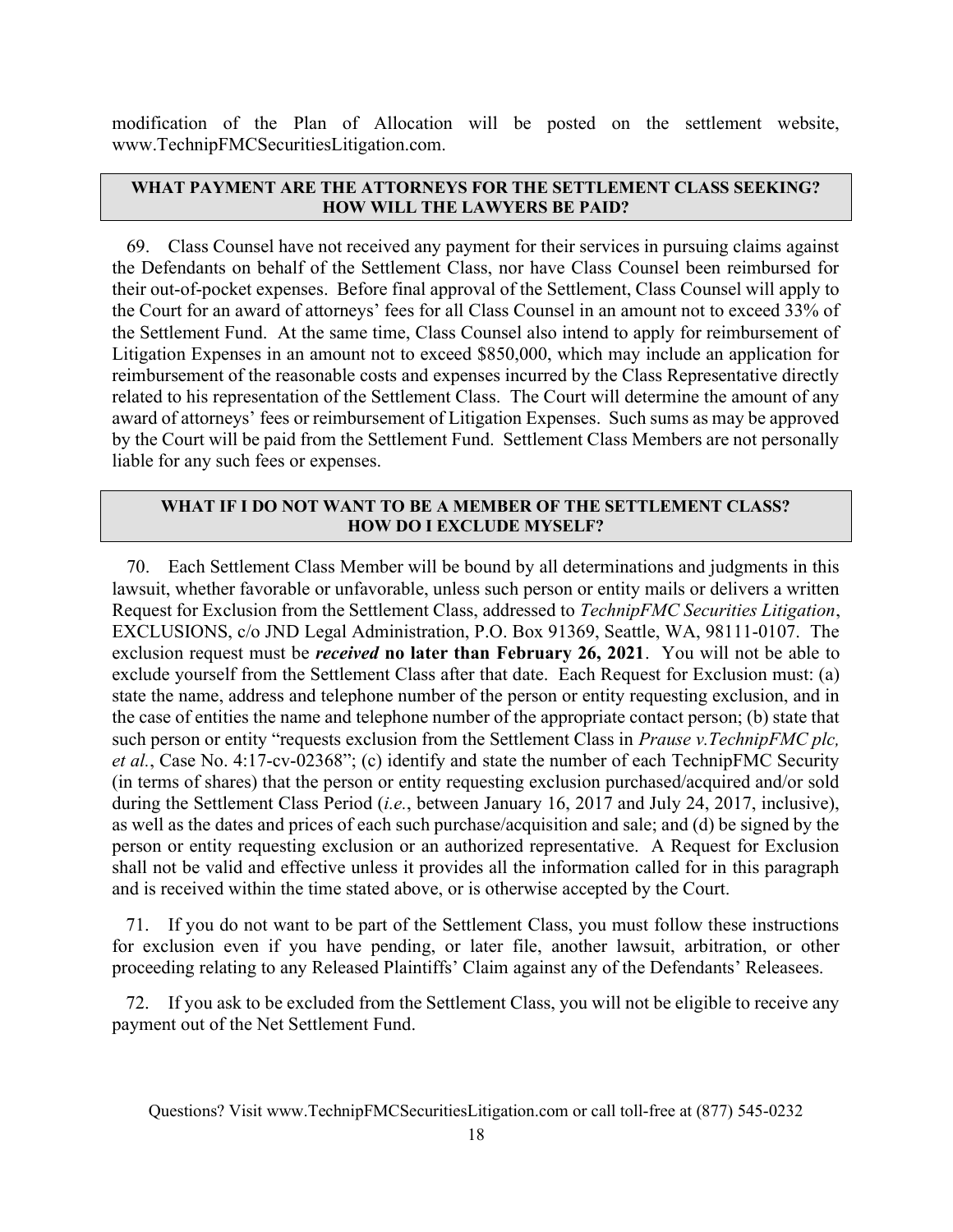73. Defendants have the right to terminate the Settlement if valid requests for exclusion are received from persons and entities entitled to be members of the Settlement Class in an amount that exceeds an amount agreed to by the Class Representative and Defendants.

### WHEN AND WHERE WILL THE COURT DECIDE WHETHER TO APPROVE THE SETTLEMENT? DO I HAVE TO COME TO THE HEARING? MAY I SPEAK AT THE HEARING IF I DON'T LIKE THE SETTLEMENT?

74. Settlement Class Members do not need to attend the Settlement Hearing. The Court will consider any submission made in accordance with the provisions below even if a Settlement Class Member does not attend the hearing. You can participate in the Settlement without attending the Settlement Hearing.

75. The Settlement Hearing will be held on March 19, 2021 at 10:00 a.m., before the Honorable Alfred H. Bennett in Courtroom 8C of the United States District Court for the Southern District of Texas, Bob Casey United States Courthouse, 515 Rusk Avenue, Houston, TX 77002. The Court reserves the right to approve the Settlement, the Plan of Allocation, Class Counsel's motion for an award of attorneys' fees and reimbursement of Litigation Expenses and/or any other matter related to the Settlement at or after the Settlement Hearing without further notice to the members of the Settlement Class.

76. Any Settlement Class Member who or which does not request exclusion may object to the Settlement, the proposed Plan of Allocation or Class Counsel's motion for an award of attorneys' fees and reimbursement of Litigation Expenses. Objections must be in writing. You must file any written objection, together with copies of all other papers and briefs supporting the objection, with the Clerk's Office at the United States District Court for the Southern District of Texas at the address set forth below on or before February 26, 2021. You must also serve the papers on Class Counsel and on Defendants' Counsel at the addresses set forth below so that the papers are received on or before February 26, 2021.

| Clerk's Office                                                                                                                          | <b>Class Counsel</b>                                                                                | <b>Defendants' Counsel</b>                                                                      |
|-----------------------------------------------------------------------------------------------------------------------------------------|-----------------------------------------------------------------------------------------------------|-------------------------------------------------------------------------------------------------|
| U.S. District Court<br>Southern District of Texas<br>David J. Bradley<br>Clerk of the Court<br>P.O. Box 61010<br>Houston, TX 77208-1010 | Pomerantz LLP<br>Jeremy A. Lieberman, Esq.<br>600 Third Avenue,<br>20th Floor<br>New York, NY 10016 | Latham & Watkins LLP<br>Peter A. Wald, Esq.<br>505 Montgomery Street<br>San Francisco, CA 94111 |

77. Any objection: (a) must state the name, address and telephone number of the person or entity objecting and must be signed by the objector; (b) must contain a statement of the Settlement Class Member's objection or objections, and the specific reasons for each objection, including any legal and evidentiary support the Settlement Class Member wishes to bring to the Court's attention; and (c) must include documents sufficient to prove membership in the Settlement Class, including the number of each TechnipFMC Security (in terms of shares) that the objecting Settlement Class Member purchased/acquired and/or sold during the Settlement Class Period (i.e., between January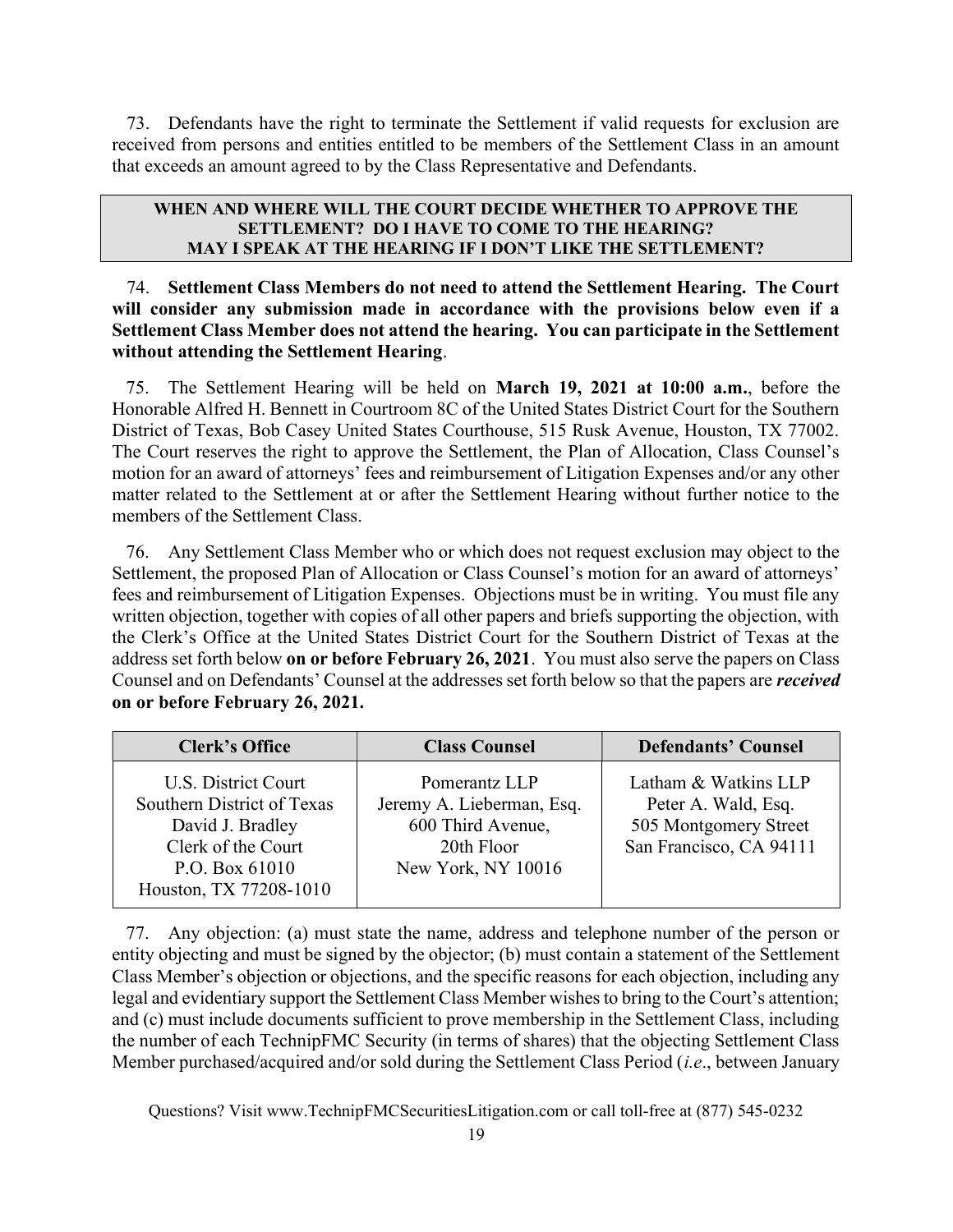16, 2017 and July 24, 2017, inclusive), as well as the dates and prices of each such purchase/acquisition and sale. You may not object to the Settlement, the Plan of Allocation or Class Counsel's motion for attorneys' fees and reimbursement of Litigation Expenses if you exclude yourself from the Settlement Class or if you are not a member of the Settlement Class.

78. You may file a written objection without having to appear at the Settlement Hearing. You may not, however, appear at the Settlement Hearing to present your objection unless you first file and serve a written objection in accordance with the procedures described above, unless the Court orders otherwise.

79. If you wish to be heard orally at the hearing in opposition to the approval of the Settlement, the Plan of Allocation or Class Counsel's motion for an award of attorneys' fees and reimbursement of Litigation Expenses, and if you timely file and serve a written objection as described above, you must also file a notice of appearance with the Clerk's Office and serve it on Class Counsel and Defendants' Counsel at the addresses set forth above so that it is received on or before February 26, 2021. Persons who intend to object and desire to present evidence at the Settlement Hearing must include in their written objection or notice of appearance the identity of any witnesses they may call to testify and exhibits they intend to introduce into evidence at the hearing. Such persons may be heard orally at the discretion of the Court.

80. You are not required to hire an attorney to represent you in making written objections or in appearing at the Settlement Hearing. However, if you decide to hire an attorney, it will be at your own expense, and that attorney must file a notice of appearance with the Court and serve it on Class Counsel and Defendants' Counsel at the addresses set forth in ¶ 76 above so that the notice is received on or before February 26, 2021.

81. The Settlement Hearing may be adjourned by the Court without further written notice to the Settlement Class. If you intend to attend the Settlement Hearing, you should confirm the date and time with Class Counsel.

82. Unless the Court orders otherwise, any Settlement Class Member who does not object in the manner described above will be deemed to have waived any objection and shall be forever foreclosed from making any objection to the proposed Settlement, the proposed Plan of Allocation or Class Counsel's motion for an award of attorneys' fees and reimbursement of Litigation Expenses. Settlement Class Members do not need to appear at the Settlement Hearing or take any other action to indicate their approval.

#### WHAT IF I BOUGHT SHARES ON SOMEONE ELSE'S BEHALF?

83. If you purchased or otherwise acquired any of the TechnipFMC Securities between January 16, 2017 and July 24, 2017, inclusive, for the beneficial interest of persons or organizations other than yourself, you must either: (a) within seven (7) calendar days of receipt of this Notice, request from the Claims Administrator sufficient copies of the Notice to forward to all such beneficial owners and within seven (7) calendar days of receipt of those Notices forward them to all such beneficial owners; or (b) within seven (7) calendar days of receipt of the Notice, provide a list of the names and addresses of all such beneficial owners to TechnipFMC Securities Litigation, c/o